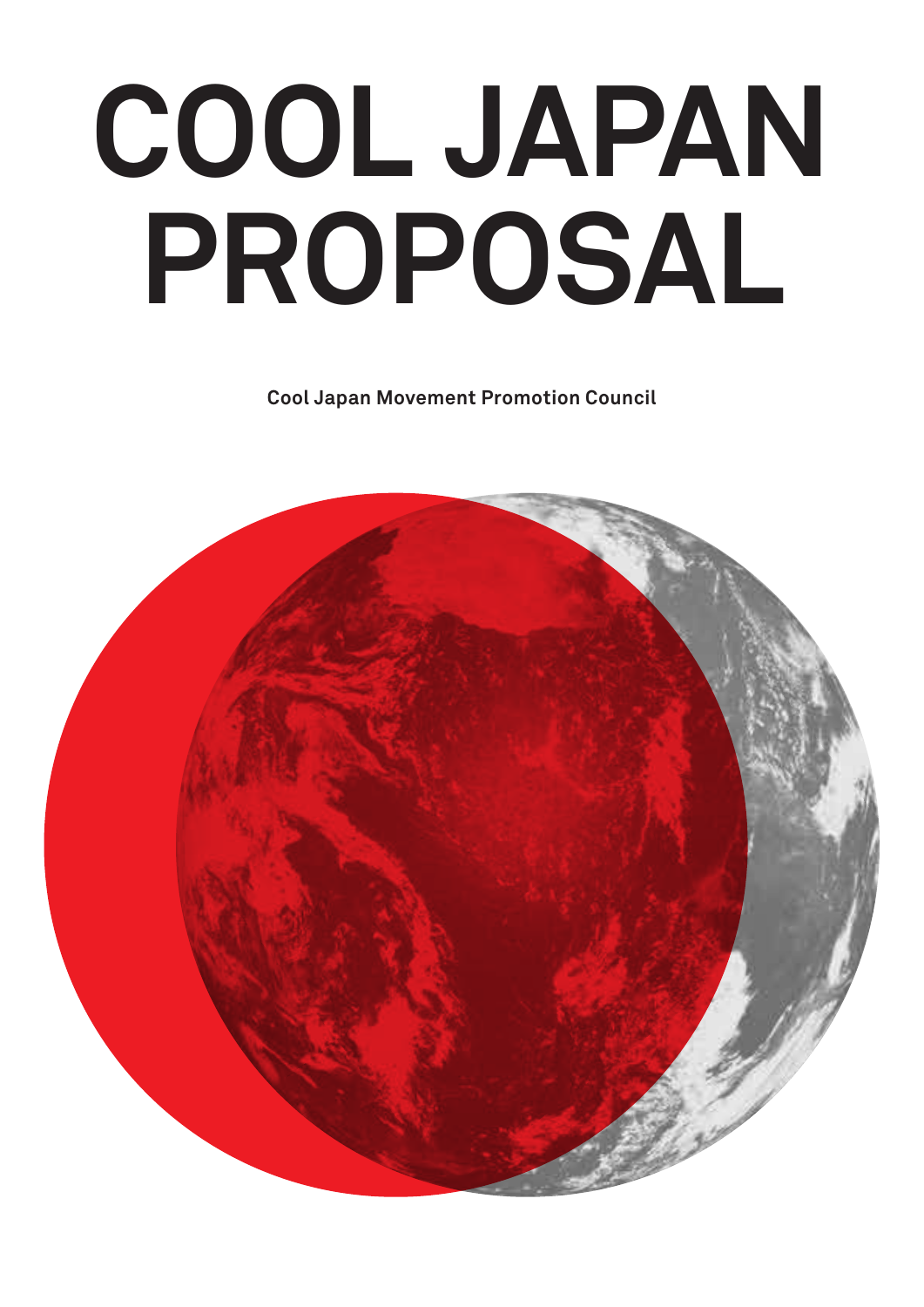#### **Contents**

**2 Introduction**

**7 8**

**9 9 10**

**12**

**13**

**15**

**15**

**18**

**19 19**

**20**

**28**

**29**

- **3 Designing Cool Japan**
- **4 Cool Japan Mission**
- **5 Japan, a Country That Provides Creative Solutions to the World**'**s Challenges**
- **6 Three Steps to Achieving the Mission of Cool Japan:** "**making Japan a Country that Provides Creative Solutions to the World**'**s Challenges**"
	- **Promoting Domestic Growth**
	- **Acquiring skills for active communication with people overseas**
	- **1 Hold Cool Japan classes that are enjoyable for children.**
	- **2 Improve the Cool Japan overseas study programs.**
	- **3 Promote broadcasting using an English sub-audio channel.**
- **4 Create an English-speaking district where English is the official language. 10**
- **11 <b>B** Removing barriers to creativity and creating the trend of taking on challenges
	- **1 Promote the active recruitment of young people by Japanese companies and generational succession.**
- **2 Create a system of listeners to opinions on Cool Japan. 12**
	- **3 Encourage creativity through deregulation.**
- **4 Establish a Cool Japan intellectual property consultation center. 13**
- **14 Supporting free attempts and cooperation without being restricted by a hierarchical structure or past examples**
	- **1 Take on the challenge of new business based on creative cooperation among government offices.**
	- **2 Promote a platform for government office cooperation.**
- **3 Support in-house entrepreneurs. 16**
- **4 Support 100 new businesses that tackle issues facing Japan and the world. 16**
- **17 Connecting Japan and Other Countries** 
	- *D* Developing a better public image of Japan in the world
	- **1 Establish Japan**'**s brand image and increase its overseas distribution.**
	- **2 Create a new slogan that will replace Cool Japan.**
- **3 Disseminate the display of** "**Designed in Japan.**" **20**
	- **4 Review procurement to increase the government**'**s creativity.**
- **21**  $\bullet$  Increasing the mobility of information and cultural products of Japan  **in the international community**
- **1 Create Japan**'**s inbound web portal. 22**
- **2 Translate signs at tourist sites into many languages with a pleasing appearance. 22**
- **3 Support the translation of information given in Japanese. 23**
- **24 Adopting overseas perspectives to discover the essential attractiveness of Japan**
	- **1 Appoint 100 partners who have an overseas perspective.**
	- **2 Appoint Japanese persons working in the world as ambassadors.**
	- **3 Understand and visualize the view of Japan from other countries, and expectations from Japan.** 
		- **4 Analyze the demands of foreign tourists.**
- **27 Becoming Japan That Helps the World**
	- **Personalizing the issues facing Japan and the world**
	- **1 Visualize information on the issues facing Japan and the world.**
- **2 Present the government**'**s open data and incorporate design into government documents. 29**
- **30 <sup><b>**</sup> Promoting industries through which Japan could contribute to the world in addressing  **such issues as environmental problems, a declining birthrate, and an aging population**
- **1 Match problem-solving projects and creativity. 31**
- **2 Create an environment for the commercialization of ideas that will contribute to the world. 31**
- **3 Promote the overseas expansion of problem-solving businesses. 32**
- **33 <sup>** $\bullet$ **</sup>** Delivering information on ancient Japanese philosophy that values sustainability and harmony
- **1 Build JAPAN LABO across Japan. 34**
- **2 Hold international handicrafts festivals in Japan. 34**
- **3 Build a Japan design museum. 35**
	- **4 Expand Japan**'**s cultivation of aesthetic sentiments enjoyed by children to the world.**
- **36 Cool Japan Movement Promotion Council**
- **37 Colophon**

**35**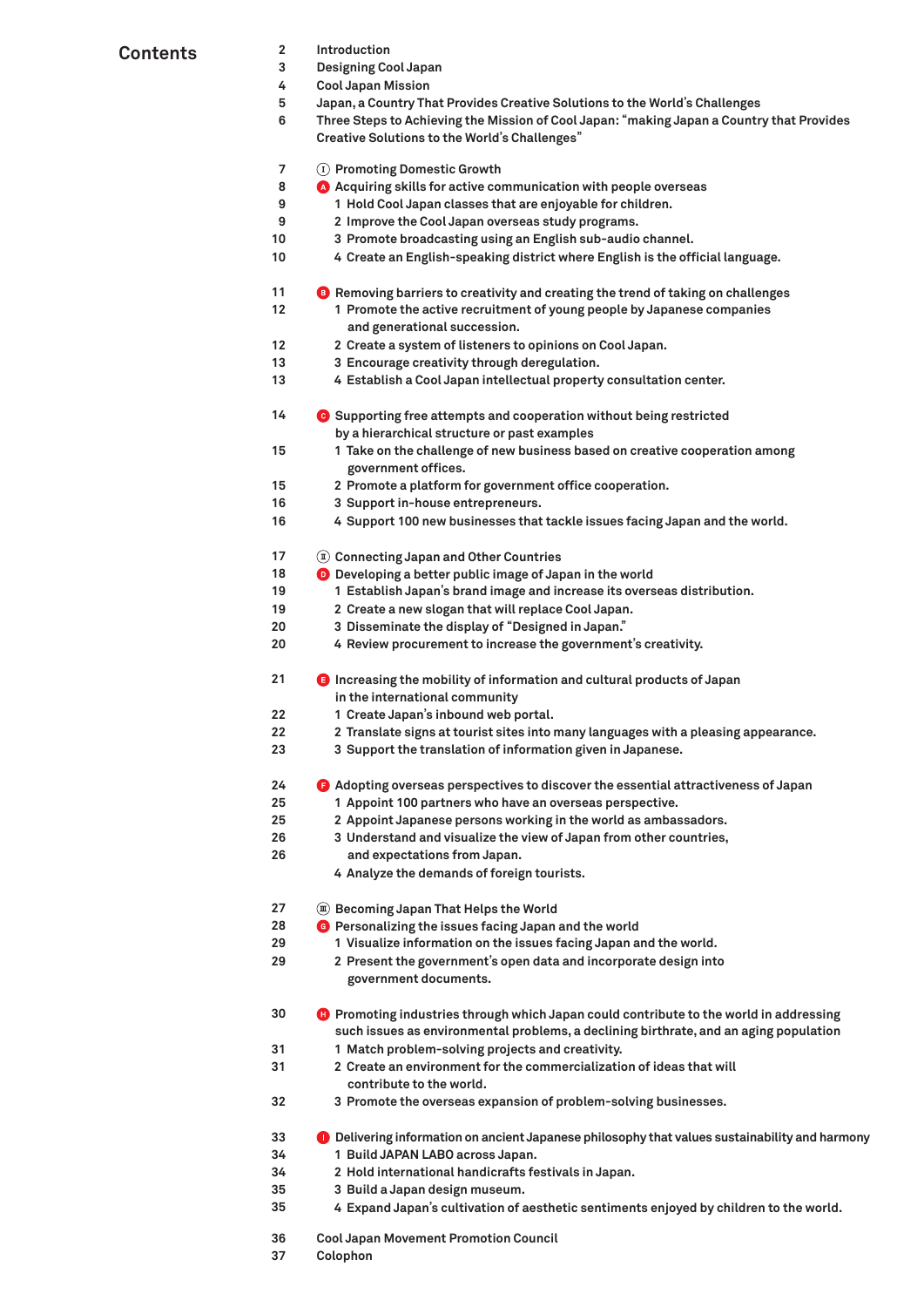### **Introduction**

### **For Japan to Win the World**'**s Sympathy**

**What does it mean for Japan to win the sympathy of other countries? What more can Japan do now to create such a state?** 

**Japanese culture in recent years has been attracting the world**'**s attention more than before. Japanese cuisine is increasingly popular and has been listed as a UNESCO Intangible Cultural Heritage, with sushi now being enjoyed worldwide. The creation of many innovative products by Steve Jobs, who studied Japanese Zen Buddhism, has helped to popularize Zen in many places in the United States. A study by Adobe Systems Inc. (Adobe State of Create Study, 2012) has named Tokyo and Japan as the world**'**s most creative city and country, respectively. This reflects the world acclaim and sympathy regarding Japanese culture and creativity, which undoubtedly works positively for Japan today.** 

**The Cool Britannia policy in the United Kingdom inspired Japan**'**s current policy that includes the Cool Japan movement. More than a decade has passed since the idea of Cool Japan was first proposed, became a Cabinet policy, and then gradually implemented in Japan. Meanwhile, the Cool Japan movement has not proven very effective in achieving its original purpose of winning the sympathy of other countries toward Japan.** 

**The broad concept of** "**Cool Japan**" **covers all aspects of Japanese culture from subcultural products, such as manga and Japanimation, to traditional cultural heritage. This diversity makes it very difficult to understand the current concept of Cool Japan. This complex concept often invites criticism by the communities in each genre about Cool Japan not adequately understanding the various genres. The system of attracting attention from outside Japan is also inadequate, thus making it difficult to develop sympathy with the Cool Japan policy, despite the great interest in Japanese culture and recognition of Cool Japan.** 

**The government**'**s decision to make a significant investment has been made in light of Cool Japan Fund Inc. being established in 2013, and the hosting of 2020 Tokyo Olympic and Paralympic Games, and now may be the appropriate time to reconsider the public perception of Cool Japan.** 

**Cool Japan is a national movement encouraging the Japanese people to fully exercise their voluntary creativity in the international community. The term** "**creative**" **in this proposal not only means the production of artwork and design work, but also the creativity of anyone that helps develop a business and new schemes, makes innovative attempts, and forms relationships that result in interaction. This proposal is expected to help Japan become a country that strongly supports its creativity and continues to develop businesses that can generate new values not only as a short-term, one-year policy, but also as a medium- to long-term vision of the Cool Japan policy.**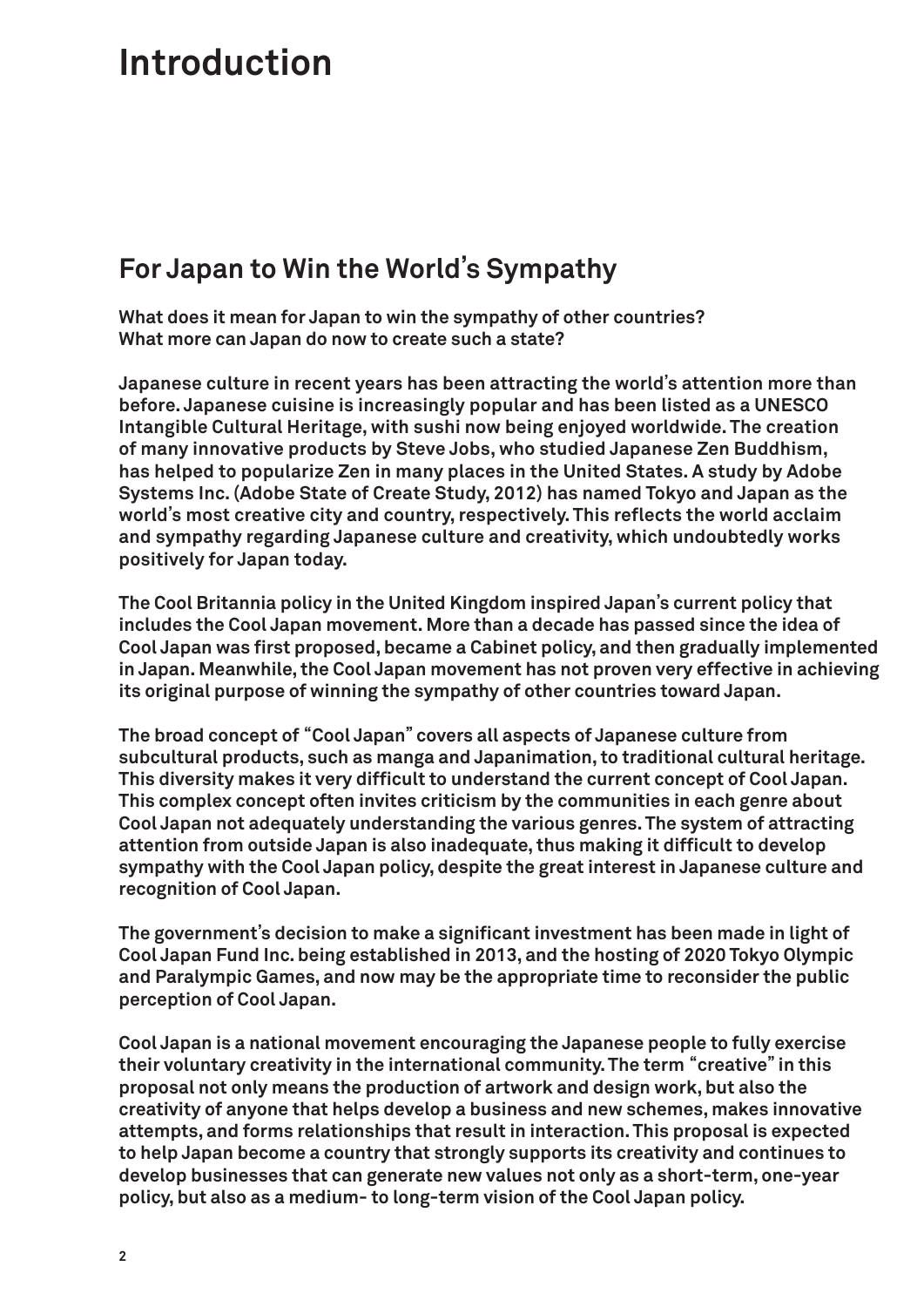### **Designing Cool Japan**

**The Cool Japan Movement Promotion Council (hereinafter** "**the Council**"**) has reconsidered the three principles**̶**what Cool Japan is all about (definition), what is the purpose of Cool Japan (mission), and what can be done with Cool Japan (action)**̶**based on the theme of**"**designing Cool Japan.**" **The Council has thus attempted to seek a clear basis of thinking to adopt when promoting Cool Japan in the future.** 

#### **Three topics for discussion for designing Cool Japan**

- **· What is Cool Japan? (definition)**
- **· What is the purpose of Cool Japan? (mission)**
- **· What can be done with Cool Japan? (action)**



Journmetters at notal arms! **CARL AREA** What the mission of Cool Japan should be is discussed.

**Christma** 

**In addition, the Council selected social issues in and outside Japan, and discussed the mission of Cool Japan relative to its purpose.** 

Combination of cultural elements and

the mission creater activities.

**MISSION** 

**CONTENTS**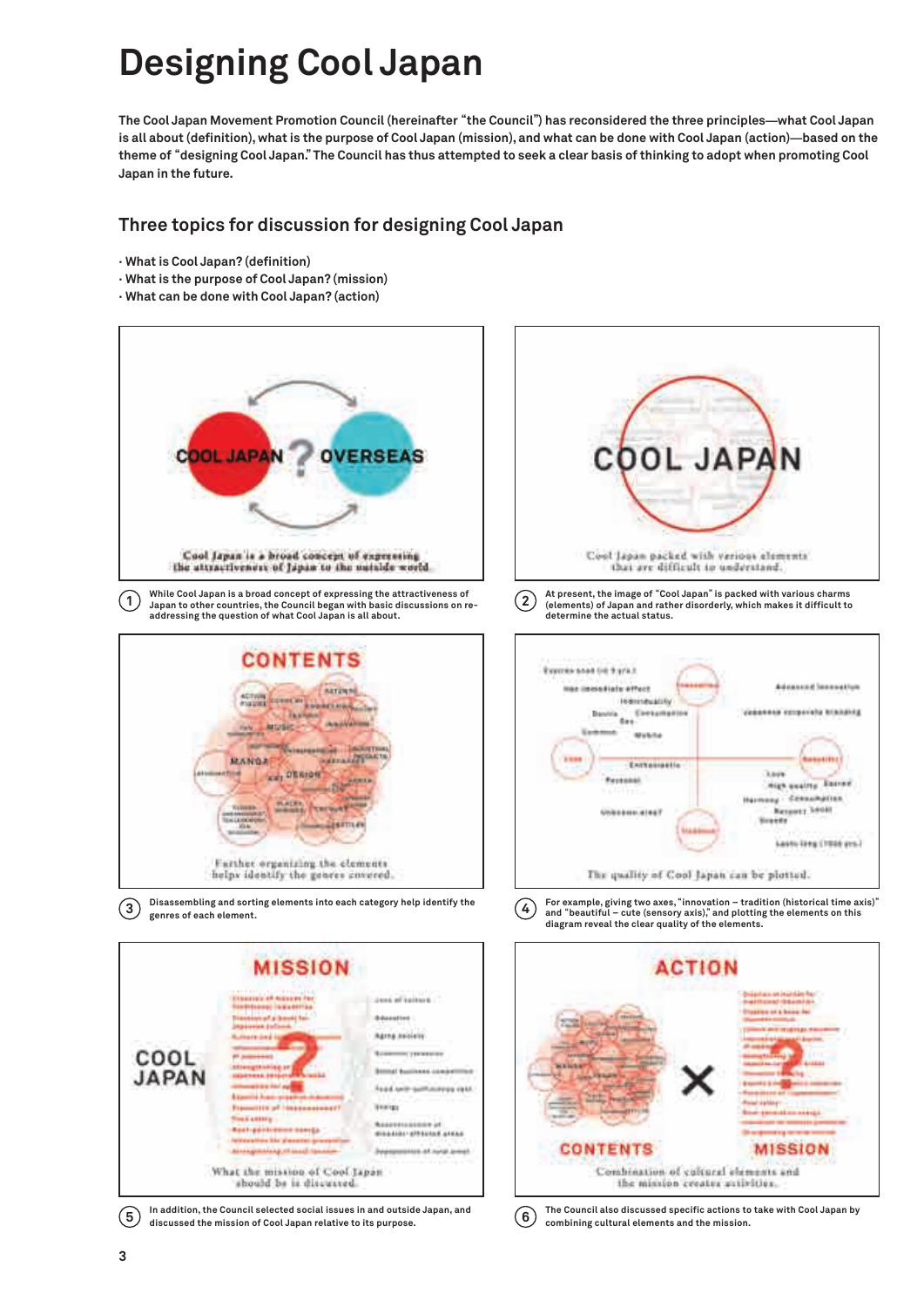## **COOL JAPAN MISSION**

# **Japan, a Country That Provides Creative Solutions to the World**' **s Challenges.**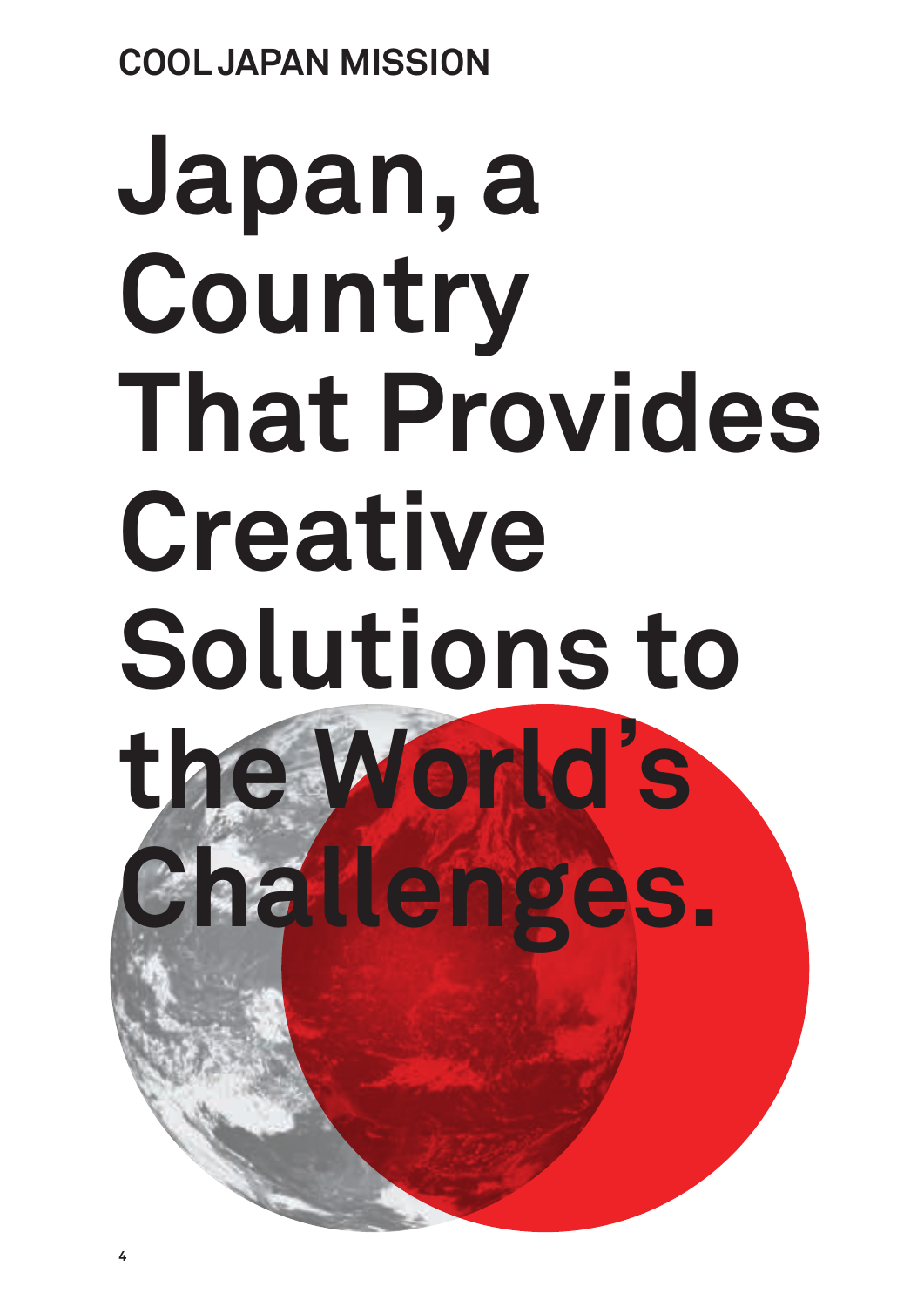## **Japan, a Country That Provides Creative Solutions to the World**'**s Challenges**

**Every Japanese person must have heard of the phrase,** "**for the good of the world and the good of people.**" **Winning the world**'**s sympathy may be related to the virtue of working for others that the Japanese people have inherently possessed since ancient times. The Council**'**s discussions on Cool Japan revealed the potential of expressing our consideration for others in that Japan could offer helpful ideas, rather than onesidedly promoting a cool Japan. During such discussions, the idea of**  "**Japan as a country that provides creative solutions to the world**'**s challenges**" **came up as the mission of Cool Japan. Japan successfully built a capitalist society through its high economic growth period, but now faces new social issues as the side effects of capitalism. Japan is facing such challenges as a super-aging society, loss of communities, as well as environmental and energy issues that many other countries will probably face in the near future. A population explosion is also expected to occur, which would only add to the growing burdens placed on energy and food supply, and the global environment. In such a situation, the issues that Japan faces ahead of the rest of the world will certainly arise in other countries. Could this situation be converted into an opportunity for Japan**'**s future success?** 

**Japan is a nation of innovation that has accepted and adopted various cultures of the world in its own way as an island nation, and continues to present new ideas to the world. Demonstrating the value of Japan for the world will be an essential public image that Japan delivers to the world. Japan**'**s future creativity will be rapidly developed by connecting its problem-solving skills as a pioneer in tackling challenges to its creative industries, and by devising various helpful innovations for the world.**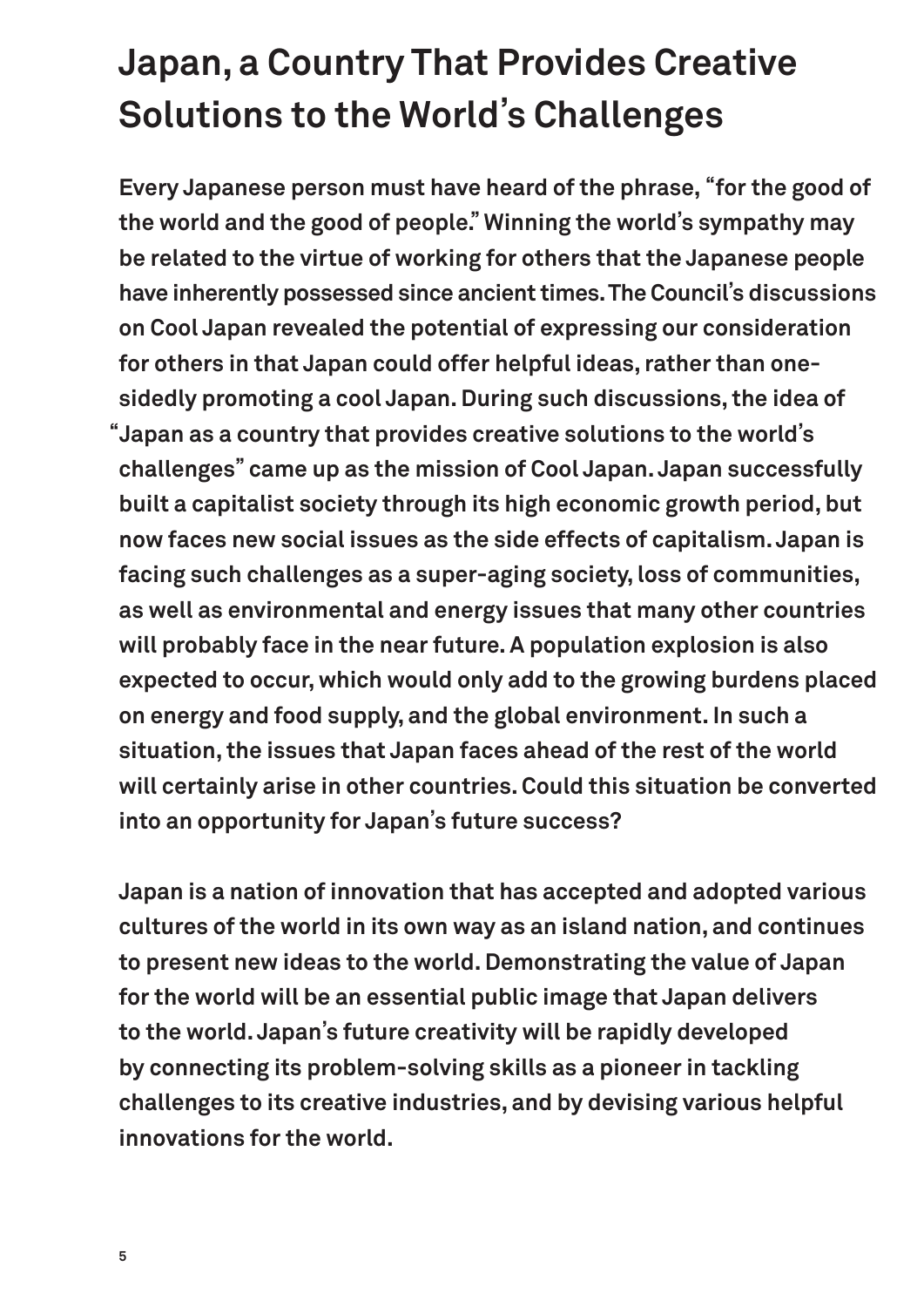### **Three Steps to Achieving the Mission of Cool Japan:**  "**making Japan a Country that Provides Creative Solutions to the World**'**s Challenges**"

This proposal defines the steps to achieve the mission of Cool Japan as **D** promoting domestic growth,  $\circledR$  connecting Japan and other countries, and  $\circledR$  becoming Japan that **helps the world, establishes three missions for each step, and proposes actions to fulfill those missions.** 



←

## **Promoting Domestic Growth**

**MI S S I O N**

**S T E P**

- **Acquiring skills for active communication with people overseas**
- **B** Removing barriers to creativity and creating the trend of taking  **on challenges**
- **<b>G** Supporting free attempts and cooperation without being  **restricted by a hierarchical structure or past examples**

#### **S T E P**

#### **Connecting Japan and Other Countries MI S S I O N**

- *D* Developing a better public image of Japan in the world
- $\bullet$  Increasing the mobility of information and cultural products of  **Japan in the international community**
- **Adopting overseas perspectives to discover the essential attractiveness of Japan**



#### **Becoming Japan That Helps the World S T E P**

#### **MI S S I O N**

- **<b>***C* Personalizing the issues facing Japan and the world
- **Promoting industries through which Japan could contribute to the world in addressing such issues as environmental problems, a declining birthrate, and an aging population**
- **<sup>** $\bullet$ **</sup>** Delivering information on ancient Japanese philosophy  **that values sustainability and harmony**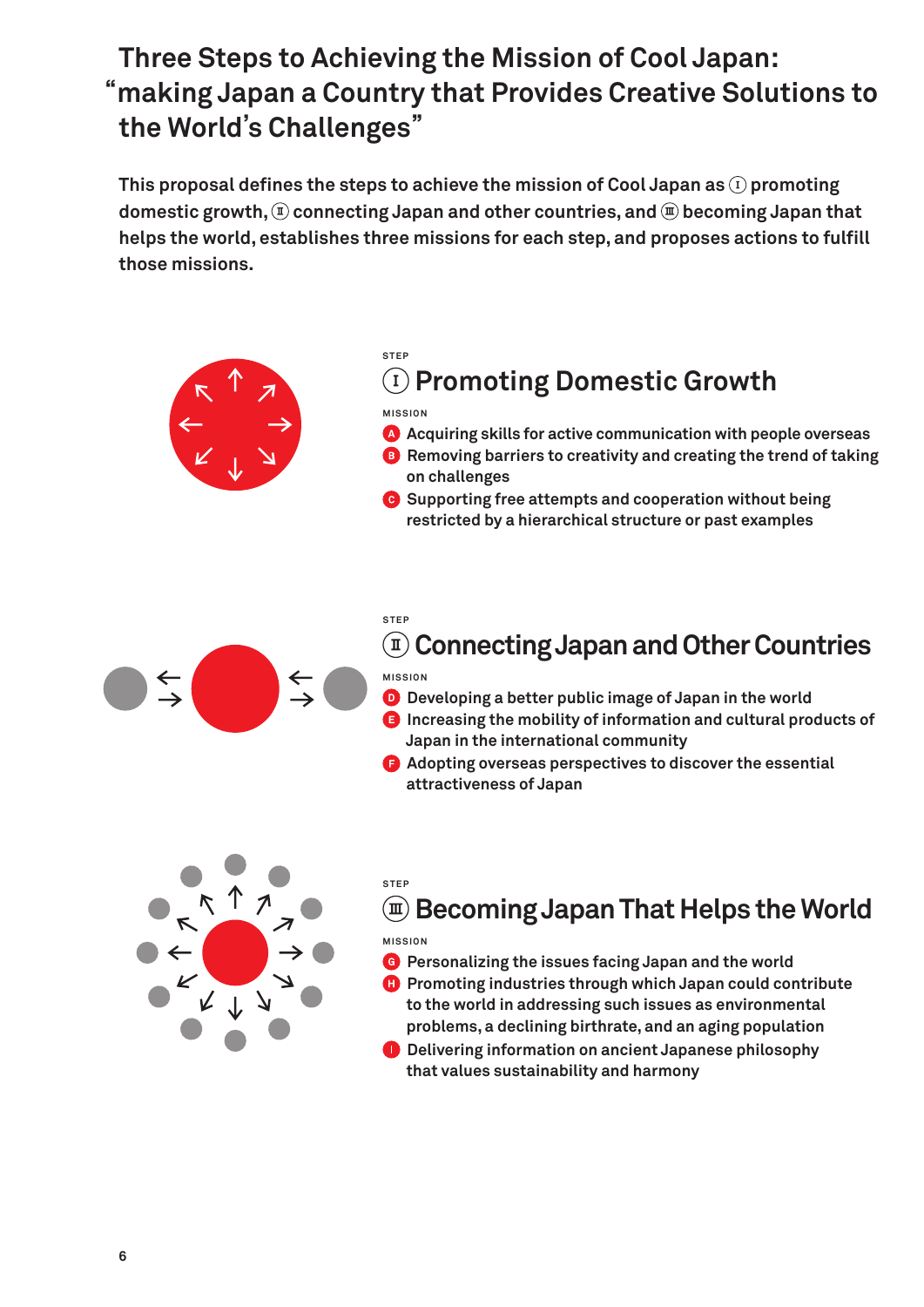**Three Steps to Make** "**Japan a Country That Provides Creative Solutions to the World**'**s Challenges**"



## **Promoting Domestic Growth**



**Acquiring the skills for active communication with people outside Japan is essential for the Japanese to regain confidence in Japan and work actively in the global arena. We will build a system of promoting new attempts by supporting free attempts and cooperation without being restricted by a hierarchical structure or past examples created by a mature society after the period of high economic growth. It is crucial to build a basis of future Cool Japan by developing Japan**'**s creativity through the removal of barriers to creativity and the creation of the trend of taking on challenges.**

#### **MISSION** MISSION MISSION MISSION MISSION



#### **Acquiring skills for active communication with people overseas**

- **1 Hold Cool Japan classes that are enjoyable for children.**
- **2 Improve the Cool Japan overseas study system.**
- **3 Promote broadcasting using an English sub-audio channel.**
- **4 Create an English-speaking district where English is the official language.**

B

#### **Removing barriers to creativity and creating the trend of taking on challenges**

**A C T I ON A C T I ON A C T I ON**

- **1 Promote the active recruitment of young people by Japanese companies and generational succession.**
- **2 Create a system of listeners to opinions on Cool Japan.**
- **3 Encourage creativity through deregulation.**
- **4 Establish a Cool Japan intellectual property consultation center.**

 $\mathbf C$ 

**Supporting free attempts and cooperation without being restricted by a hierarchical structure or past examples**

- **1 Take on the challenge of new business based on creative cooperation among government offices.**
- **2 Promote a platform for government office cooperation.**
- **3 Support in-house entrepreneurs.**
- **4 Support 100 new businesses that tackle issues facing Japan and the world.**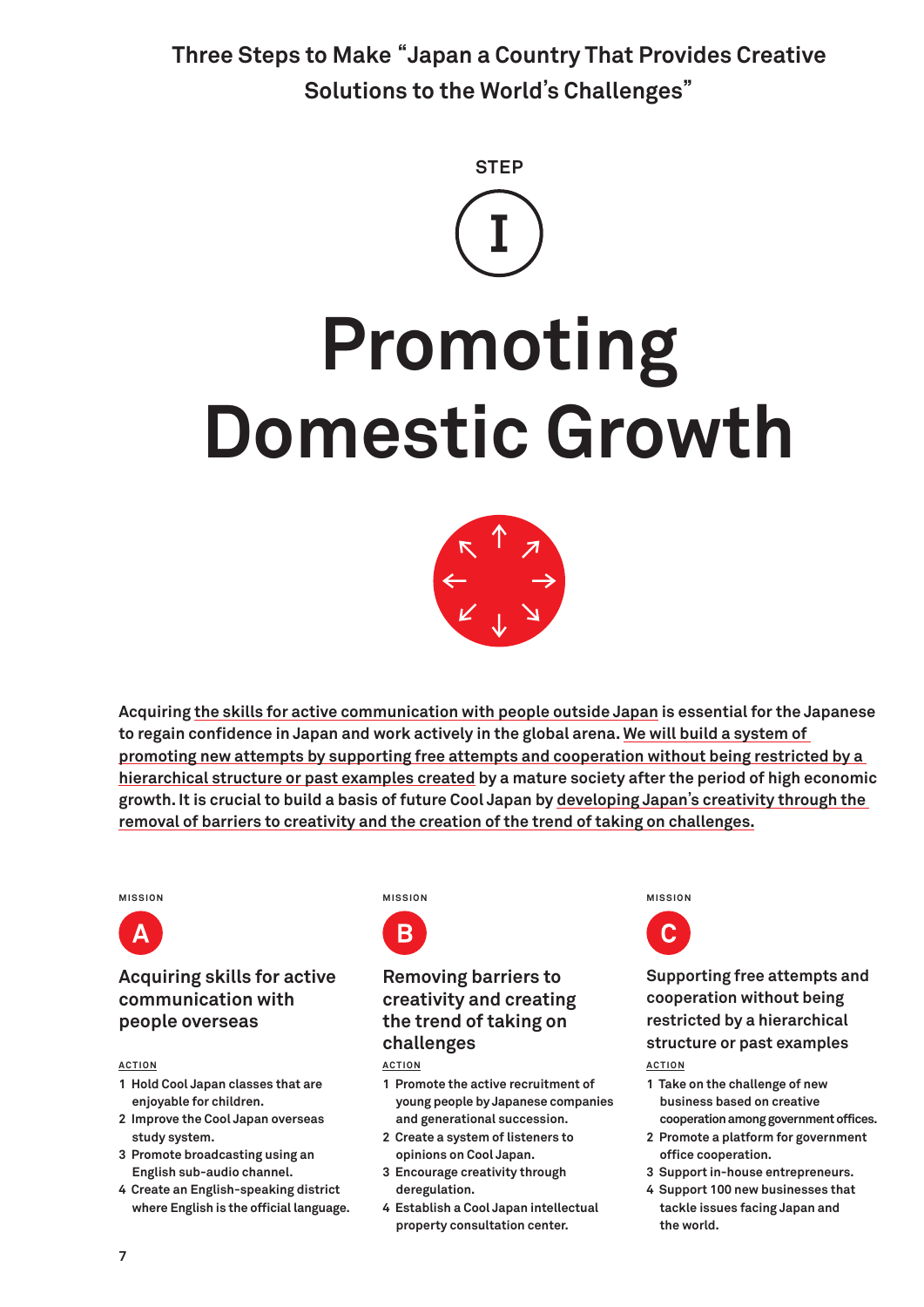**MISSION**



## **Acquiring skills for active communication with people overseas**

**A C T I ON**

**1 Hold Cool Japan classes that are enjoyable for children.** 

**2 Improve the Cool Japan overseas study programs.** 

**3 Promote broadcasting using an English sub-audio channel.**

**4 Create an English-speaking district where English is the official language.**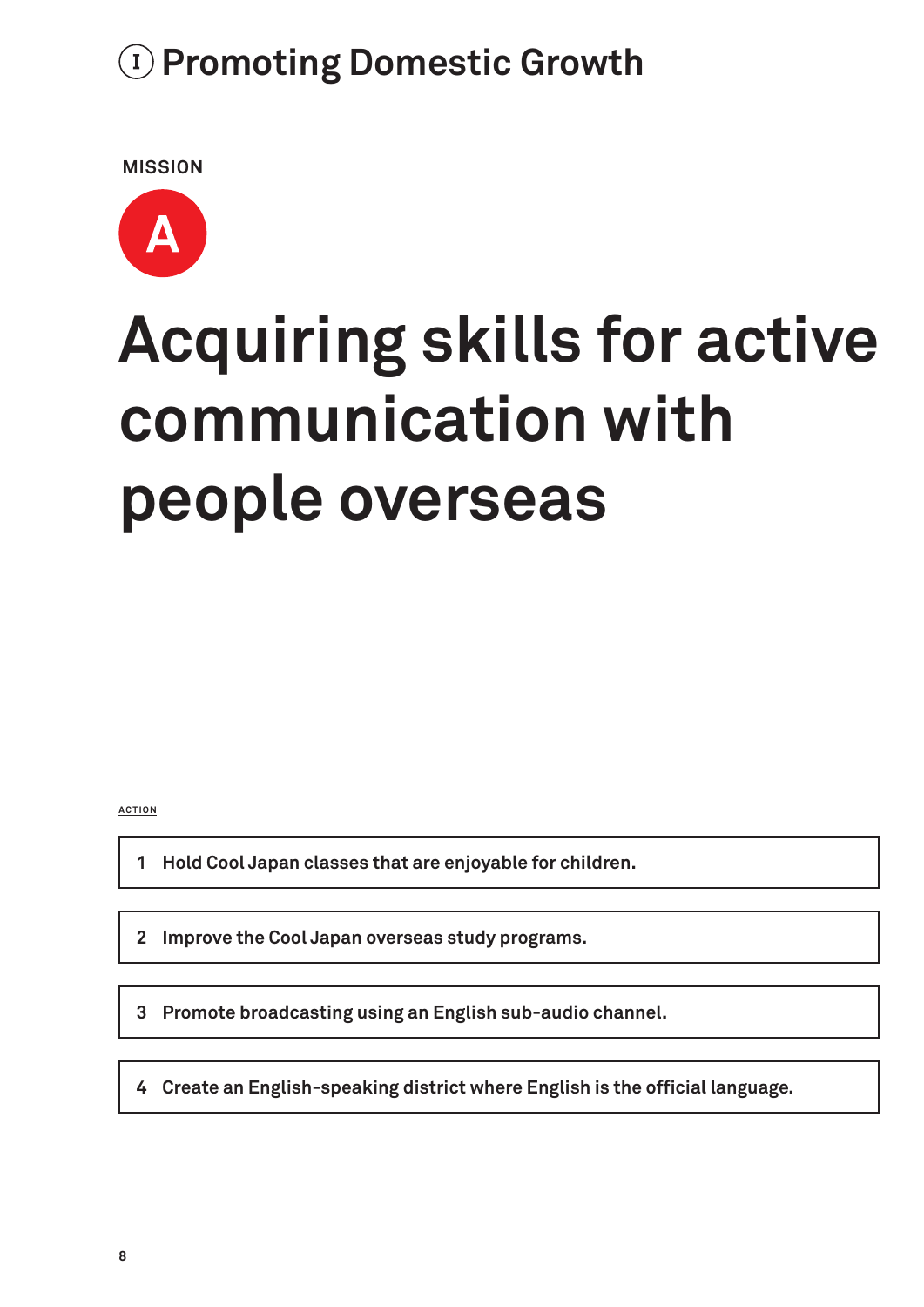#### **Promoting Domestic Growth Acquiring skills for active communication with people overseas**

#### **A C T I ON**

#### **1 Hold Cool Japan classes that are enjoyable for children.**

**Teach children from early childhood with the perspective of Cool Japan in order to build the basis of skills necessary to promote Japan**'**s attractiveness to the world, and help them naturally acquire advanced communication skills for connecting with the world.** 

**Children in elementary and junior high schools discover** "**Cool Japan**" **(i.e., positive aspects of Japan of which they should be proud) all around them, describe it in a report, and then post it on a website for the world to read.** 

**Hold classes where children discuss in English what they think is** "**cool**" **with the children of various countries on the Internet (videophone). Hold competitions where the children present what they have learned in the Cool Japan classes, send the most outstanding students to other countries, and provide them with opportunities to learn more about Cool Japan while communicating with children from local elementary and junior high schools.**



**IMG\_0338 © Colin Ryder 2006**

#### **A C T I ON**

**2 Improve the Cool Japan overseas study programs.** 

**Have young people expected to contribute to problem solving in fields of creativity establish contacts with people overseas, and promote their creative growth while developing their confidence.**

**Send 470 young creative professionals with great potential to study in other countries. Select ten creative professionals from each of Japan**'**s 47 prefectures (for a total of 470) who are engaged in the fields of fashion, construction, arts, etc., and then support their study of overseas creativity. Have them enter at least three domestic or international competitions in their respective fields within five years after returning home from their overseas study, in order to aim for awards and help improve Japan**'**s creativity.**



**Outside Round Photo 1 © Cemre 2005**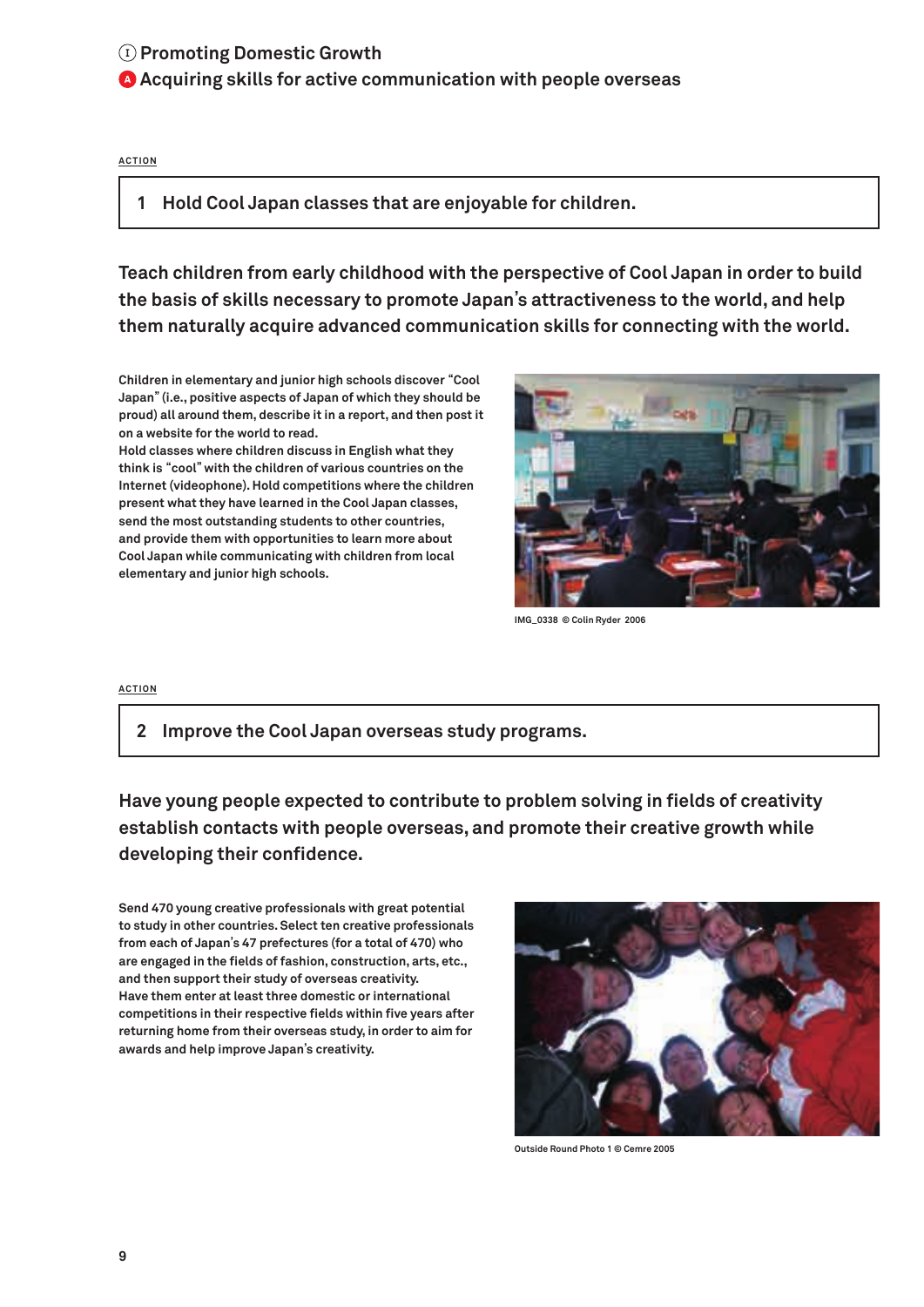#### **Promoting Domestic Growth Acquiring skills for active communication with people overseas**

#### **A C T I ON**

**3 Promote broadcasting using an English sub-audio channel.**

**Conduct training to understand the current information obtained in daily life in English. Create an environment where English can be learned naturally upon entering a creative field that interests the learners, and support the overseas development of creative fields.** 

**Set up a subsidy program to provide some guidance and funds to promote the addition of English sub-audio channels and the English subtitling of programs at television broadcasting stations. Encourage some news programs to add live English subtitles as on CNN. The English subtitling of Japanese programs facilitates a hit of those programs when a search is run in English.** 

**\* The language translation of Japanese programs will be proposed in E-3.**



**© Eisuke Tachikawa 2014**

**A C T I ON**

**4 Create an English-speaking district where English is the official language.**

**Improve the English skills of Japanese people by having them experience an environment where they must use English as a global language, and help them communicate freely with non-Japanese people.**

**Create a special district where English is the official language and an environment that allows people to casually immerse themselves in English. For instance, conversations in public places within the special district should be restricted to English only. Viewable television programs must have a subaudio channel, and available books and newspapers must be in English. Companies operating a business in the special district are entitled to tax benefits when meeting certain conditions, such as using English as the company**'**s common language and actively implementing activities that help improve English skills.** 



**Day 60 © Matt Preston 2012**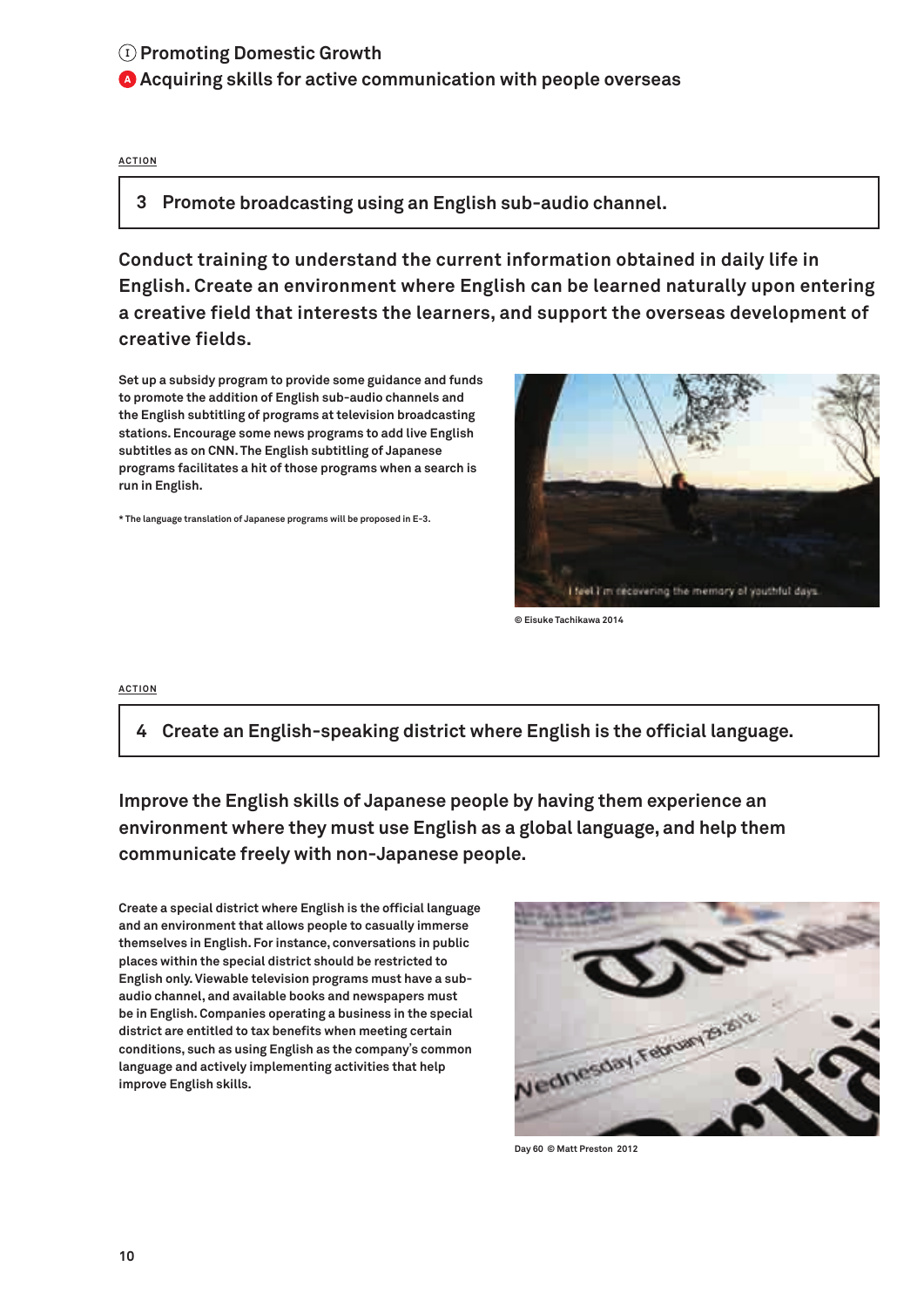**MISSION**



## **Removing barriers to creativity and creating the trend of taking on challenges**

**A C T I ON**

**1 Promote the active recruitment of young people by Japanese companies and generational succession.**

**2 Create a system of listeners to opinions on Cool Japan.**

**3 Encourage creativity through deregulation.**

**4 Establish a Cool Japan intellectual property consultation center.**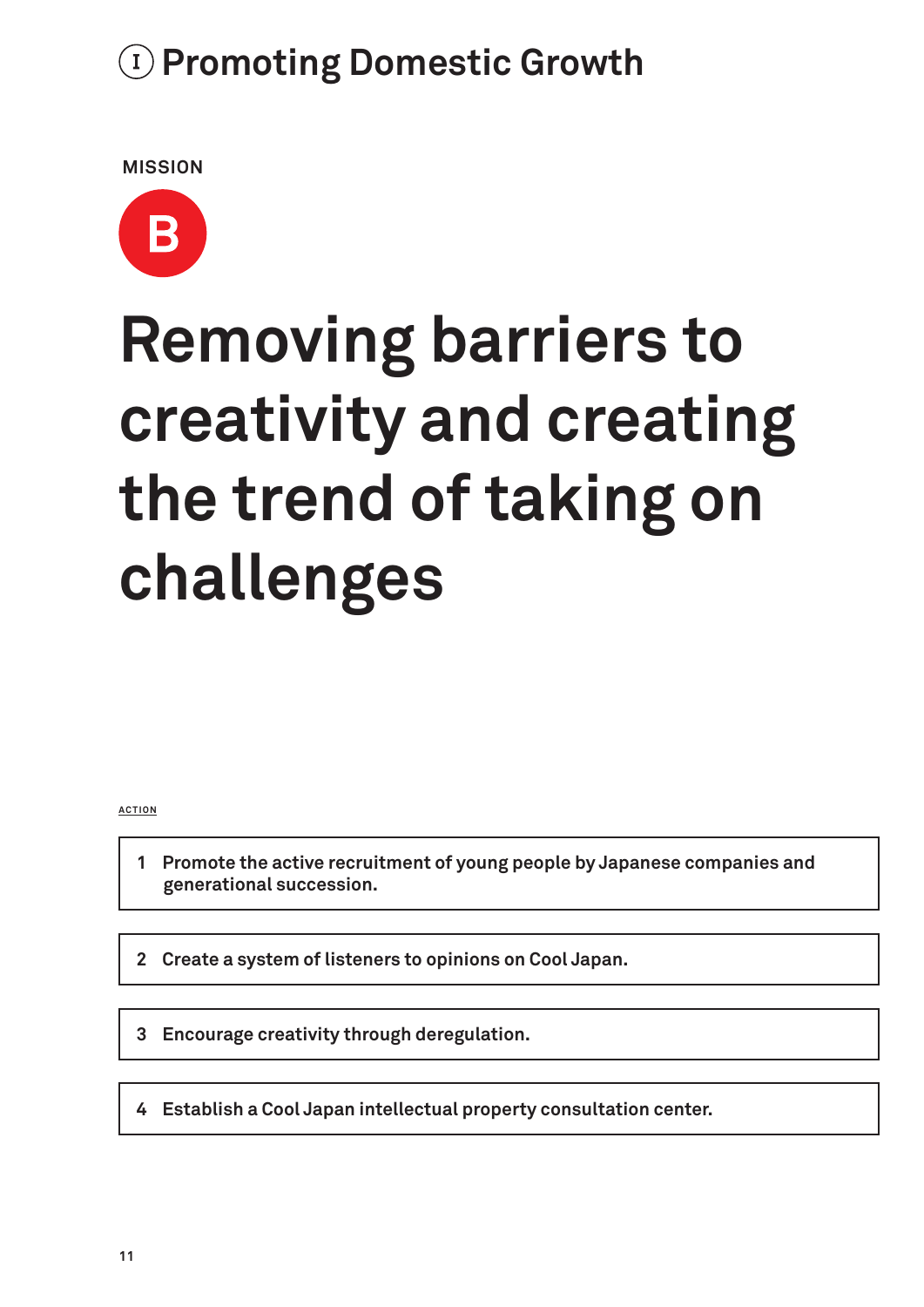#### $\bullet$  **Removing barriers to creativity and creating the trend of taking on challenges**

#### **1 Promote the active recruitment of young people by Japanese companies and generational succession.**

**Create an environment that facilitates innovation by developing the conditions for skilled young employees to exploit their potential in their companies and promoting dialogue among different generations in companies.**

**Facilitate innovation in Japanese industries by promoting the active recruitment of young employees in Japanese companies and the development of an environment where employees with creative skills can exert their abilities. At the same time, improve the foundation of Japan**'**s overall creativity by promoting a dialogue and generational succession in Japanese companies as a national policy to rejuvenate corporate minds in the long run.**



**© aeru**

#### **A C T I ON**

**2 Create a system of listeners to opinions on Cool Japan.**

**Establish a system of collecting opinions on Cool Japan in order to make Cool Japan a national movement and autonomously diffuse the concept among the people.**

**Promote discussions and the autonomous diffusion of Cool Japan, make it a national movement by establishing a system in which Japanese people discuss Cool Japan, and then collect their opinions as a personal matter. For instance, have the people support the promotion of Cool Japan by gathering opinions on Cool Japan through social media, setting up an archive website that allows viewers to post their opinions on Cool Japan, and then preparing an actual place for discussions.**



**A C T I ON**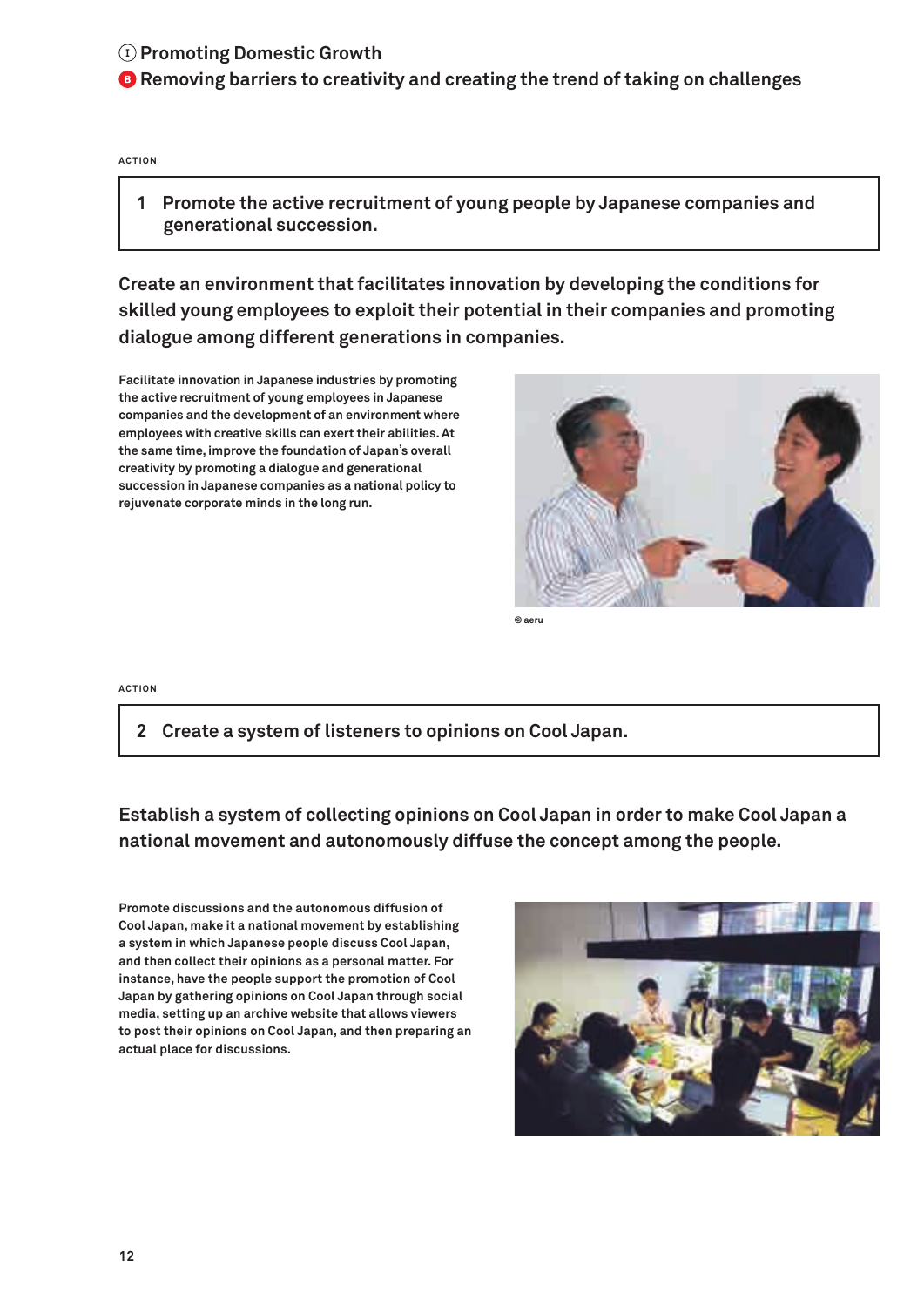#### **<b>B** Removing barriers to creativity and creating the trend of taking on challenges

#### **A C T I ON**

#### **3 Encourage creativity through deregulation.**

**Ease excessive regulations and lift unnecessary ones so that allow young people can exercise their creativity. Develop an environment that allows young people to freely and open-mindedly exercise their creativity, and thus spread such creativity to others.**

**Listen to opinions about regulations that restrict creativity and seek deregulation. Review the regulations that limit such expression as fan fiction and street performance that may hamper the development of authentic products. In addition to intellectual property, actively promote creativity through deregulation by reviewing the Building Standards Act that makes the use of vacant lots and houses difficult, the 2006 amendments to the Architect Law that made it difficult for young architects to meet the requirements for first-class registered architect certification, etc.** 



**The Architect**'**s Hand © George Smyth 2009**

#### **A C T I ON**

**4 Establish a Cool Japan intellectual property consultation center.**

**Promote the use of intellectual property when Japan**'**s qualified creative professionals advance into the world in search of business partners, and create new innovations by matching unused patents and creativity.**

**Taking into account the improved overseas system of the intellectual property production business, establish an intellectual property consultation center based on a publicprivate partnership, with personnel in charge of negotiating with overseas counterparts, and those in charge of research and providing information about the conditions of specific rights. Provide opportunities to match the information on unused patents and the development concepts of creative professionals, and support joint development between creative professionals and companies, as well as product development by creative professionals alone.**



**copyright (1) © Maria Elena 2011**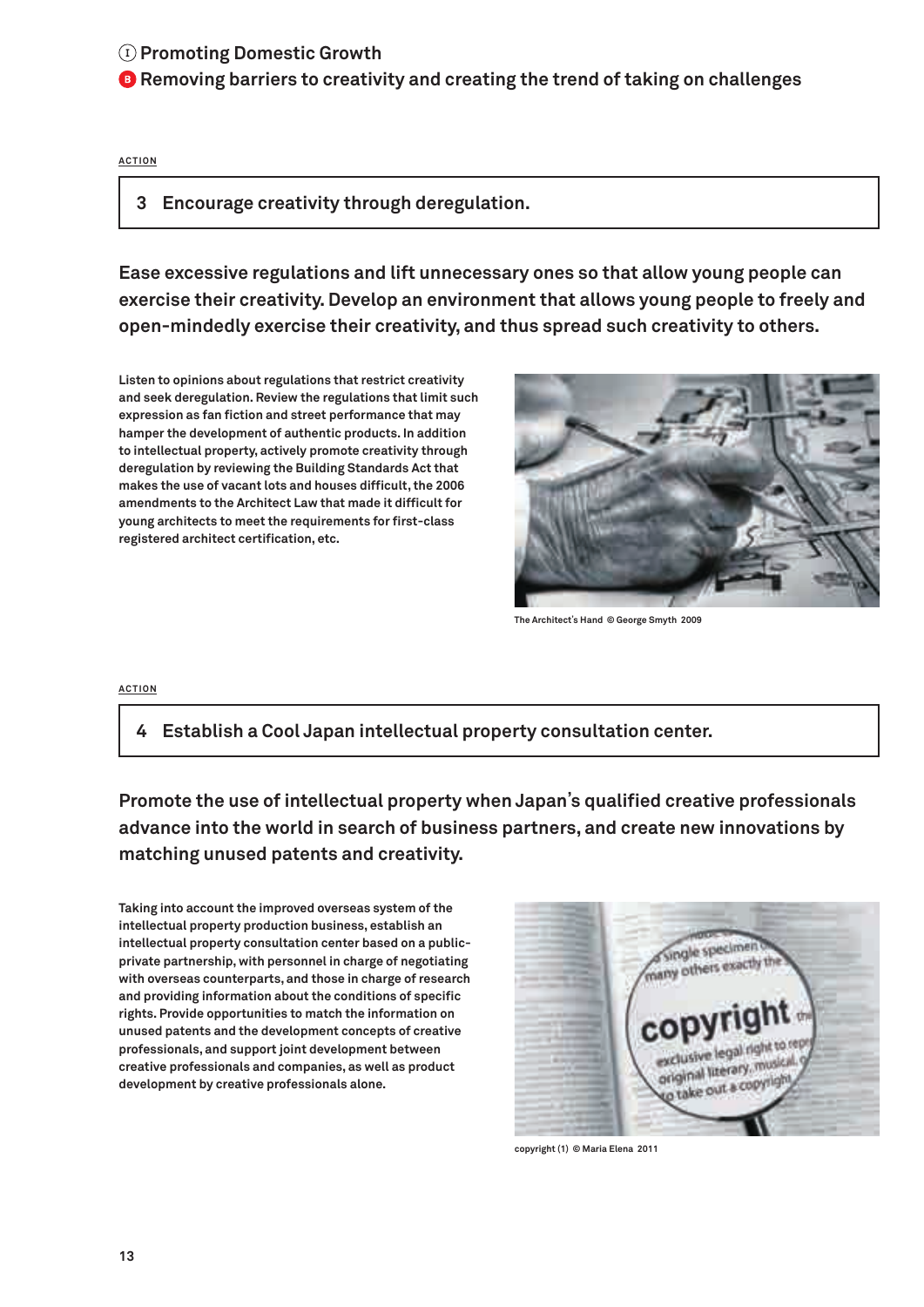**MISSION**



## **Supporting free attempts and cooperation without being restricted by a hierarchical structure or past examples**

**A C T I ON**

**1 Take on the challenge of new business based on creative cooperation among government offices.**

**2 Promote a platform for government office cooperation.**

**3 Support in-house entrepreneurs.**

**4 Support 100 new businesses that tackle issues facing Japan and the world.**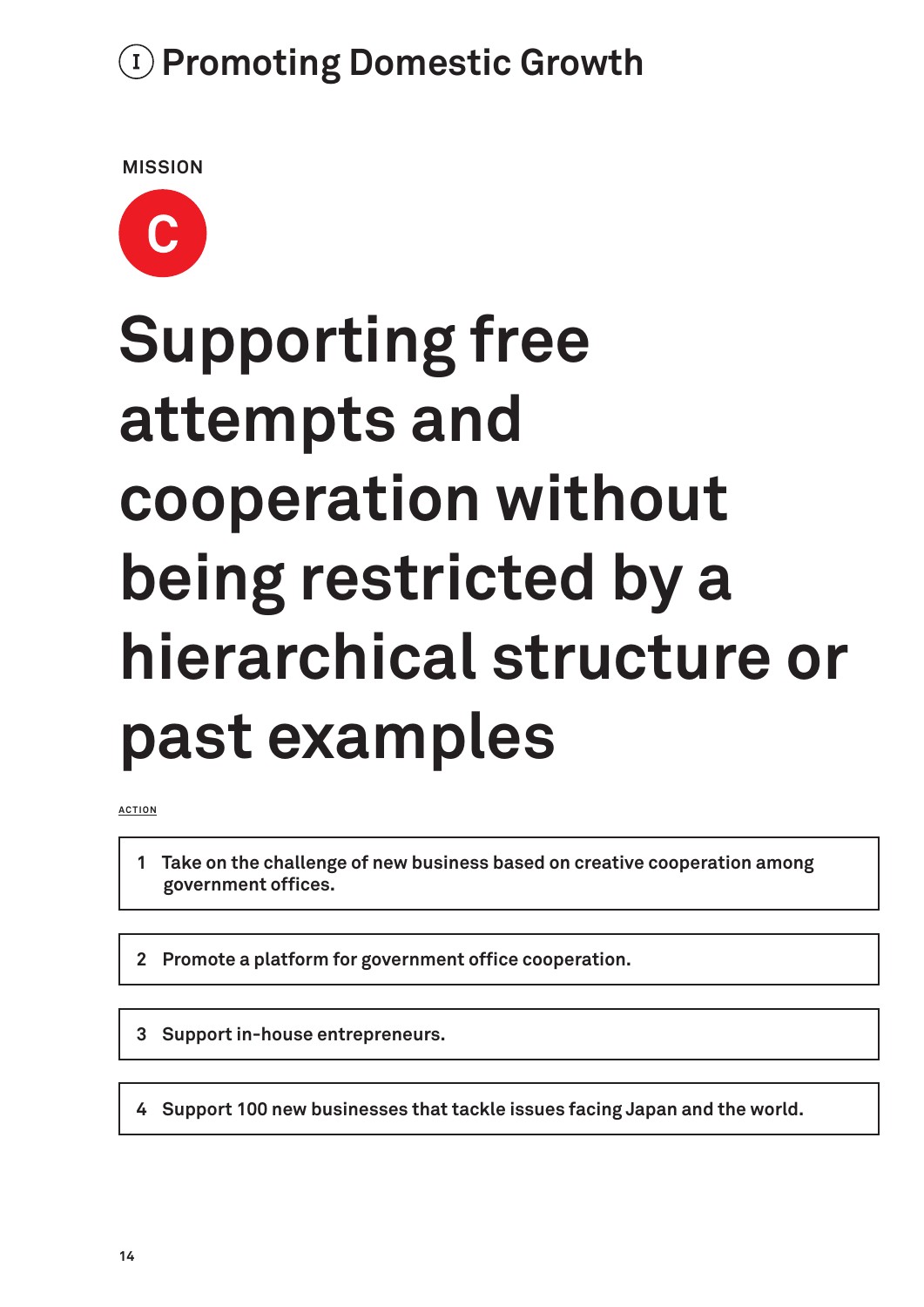#### **C** Supporting free attempts and cooperation without being restricted by a hierarchical  **structure or past examples**

**A C T I ON**

**1 Take on the challenge of new business based on creative cooperation among government offices.**

**Strengthen the connection by promoting the cooperation of government offices that tend to be restricted by a hierarchical structure, and create government projects that have integrated value.**

**Despite a number of government offices working on the same issues simultaneously, communication among them is very poor. Promote the development of projects to facilitate creative problem solving regarding government office cooperation, so as to solve this situation and improve the effectiveness and quality of projects.**



**Social Innovation sessie © Waag Society 2013**

**A C T I ON**

**2 Promote a platform for government office cooperation.**

#### **Build a foundation for free and active cooperation beyond the roles of government offices.**

**Develop communication tools and opportunities for government offices to improve cooperation and create settings to facilitate teamwork among them, in order to combine similar projects carried out by different offices and achieve effective project implementation. Achieve flat and open communication based on various human links that extend beyond the vertical hierarchy, and accelerate inter-government office cooperation projects.** 



**Postit Explosion © mat Walker 2008**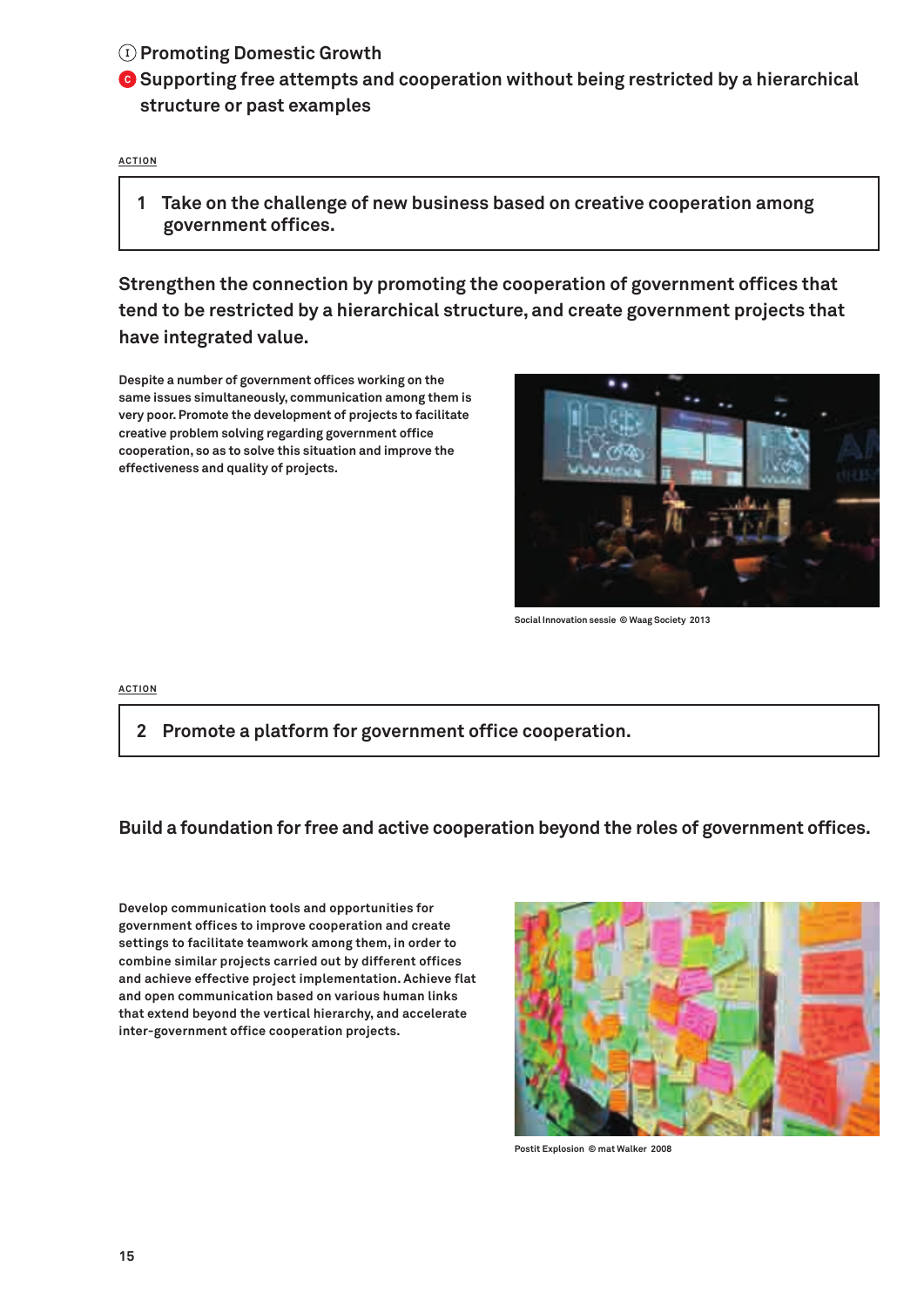#### **C** Supporting free attempts and cooperation without being restricted by a hierarchical  **structure or past examples**

| <u>ACTION</u> |  |  |  |  |  |
|---------------|--|--|--|--|--|
|               |  |  |  |  |  |

**3 Support in-house entrepreneurs.**

**Grow entrepreneurship within companies to accelerate overseas expansion and the innovation of Japanese companies.**

**Provide incentives to in-house entrepreneurs and promote small teams within the company to effectively use the ideas and abilities of on-site workers that have not been fully used in the corporate hierarchy. Encourage a crossdepartmental dialogue and active collaboration of inhouse entrepreneurs, aiming to create innovation that will contribute to national strength.** 



**Greg Barker with Entrepreneur fund winners © Department of Energy and Climate Change 2013**

**A C T I ON**

**4 Support 100 new businesses that tackle issues facing Japan and the world.**

**Develop an entrepreneurship that encourages trial and permits error, and create businesses necessary for the future.** 

**Select and support 100 creative businesses that will facilitate the solution of social issues in order to promote the establishment of businesses focusing on the uniqueness of ideas and level of determination, rather than performance and scale. Accelerate domestic innovation by promoting the development of those particular businesses that will bridge the gap between different industries.** 



**My Favorite TED Talk © Steve Jurvetson 2009**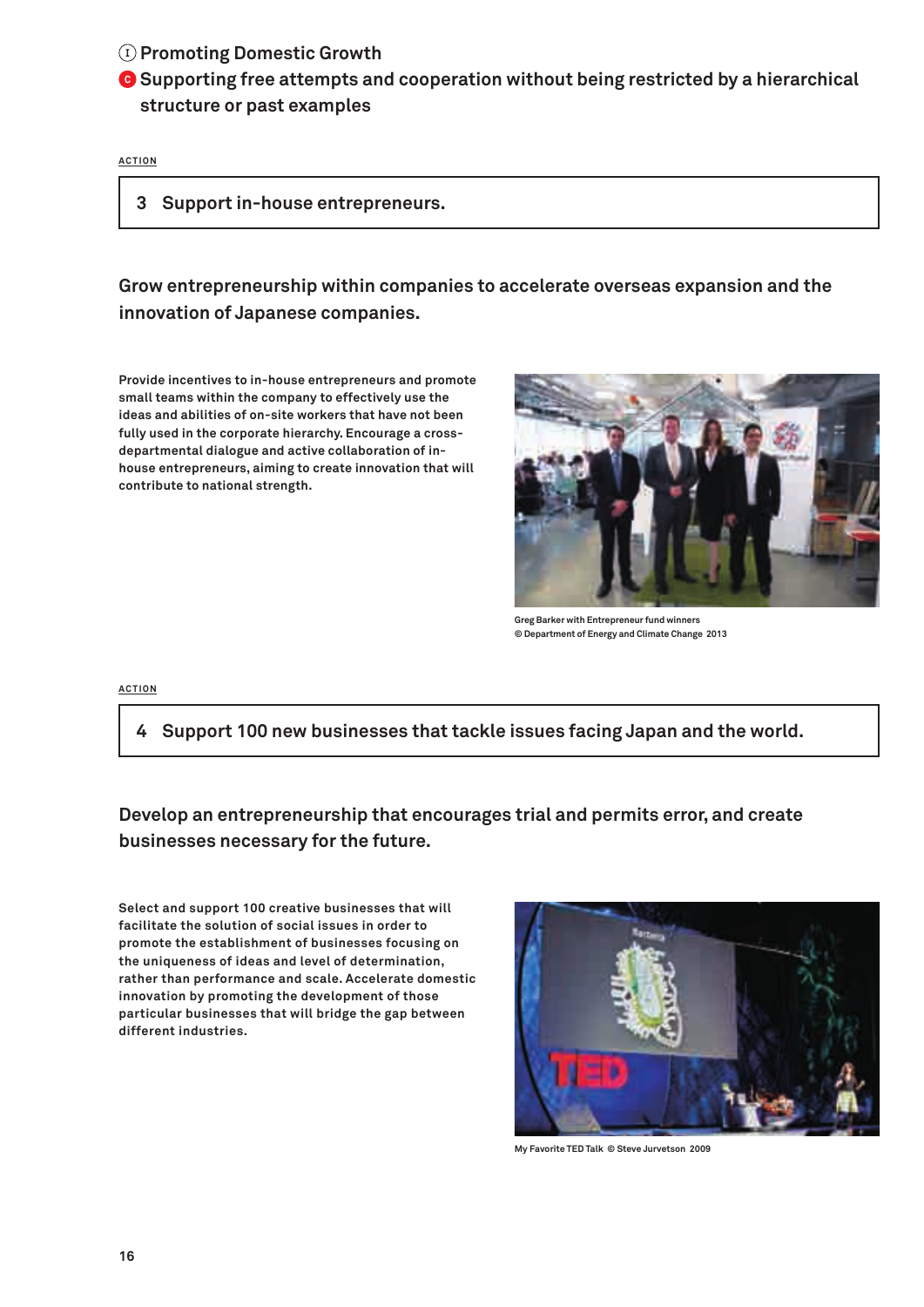**Three Steps to Make** "**Japan a Country That Provides Creative Solutions to the World**'**s Challenges**"



## **Connecting Japan and Other Countries**



**If Cool Japan is a policy to pursue a better relationship between Japan and other countries, it is crucial to build a system to adopt overseas perspectives in order to discover the essential attractiveness of Japan. Increase the opportunities to expose information on Japan by raising the mobility of information and cultural products of Japan in the international community, which tends to be stagnant due to language barriers, and build a better public image of Japan in the world through an active campaign promoting Japan**'**s attractiveness.**

**MISSION** MISSION MISSION MISSION MISSION



#### **Developing a better public image of Japan in the world**

- **1 Establish Japan**'**s brand image and increase its overseas distribution.**
- **2 Create a new slogan that will replace Cool Japan.**
- **3 Disseminate the display of** "**Designed in Japan.**"
- **4 Review procurement to increase the government**'**s creativity.**



#### **A C T I ON A C T I ON A C T I ON Increasing the mobility of information and cultural products of Japan in the international community**

- **1 Create Japan**'**s inbound web portal.**
- **2 Translate signs at tourist sites into many languages with a pleasing appearance.**
- **3 Support the translation of information given in Japanese.**

#### **Adopting overseas perspectives to discover the essential attractiveness of Japan**

- **1 Appoint 100 partners who have an overseas perspective.**
- **2 Appoint Japanese persons working in the world as ambassadors.**
- **3 Understand and visualize the view of Japan from other countries, and expectations from Japan**
- **4 Analyze the demands of foreign tourists.**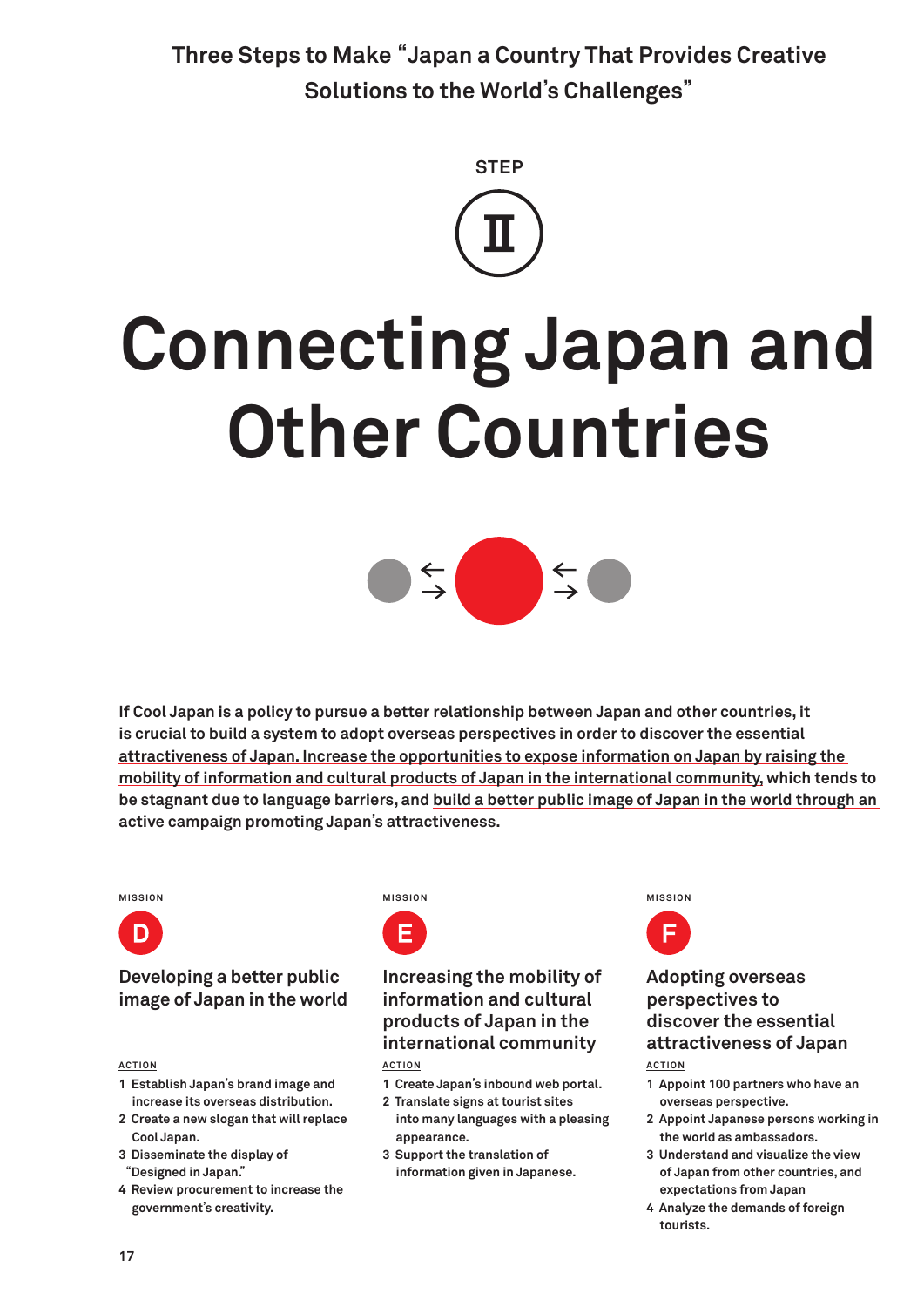**MISSION**



## **Developing a better public image of Japan in the world**

**A C T I ON**

**1 Establish Japan**'**s brand image and increase its overseas distribution.**

**2 Create a new slogan that will replace Cool Japan.**

**3 Disseminate the display of** "**Designed in Japan.**"

**4 Review procurement to increase the government**'**s creativity.**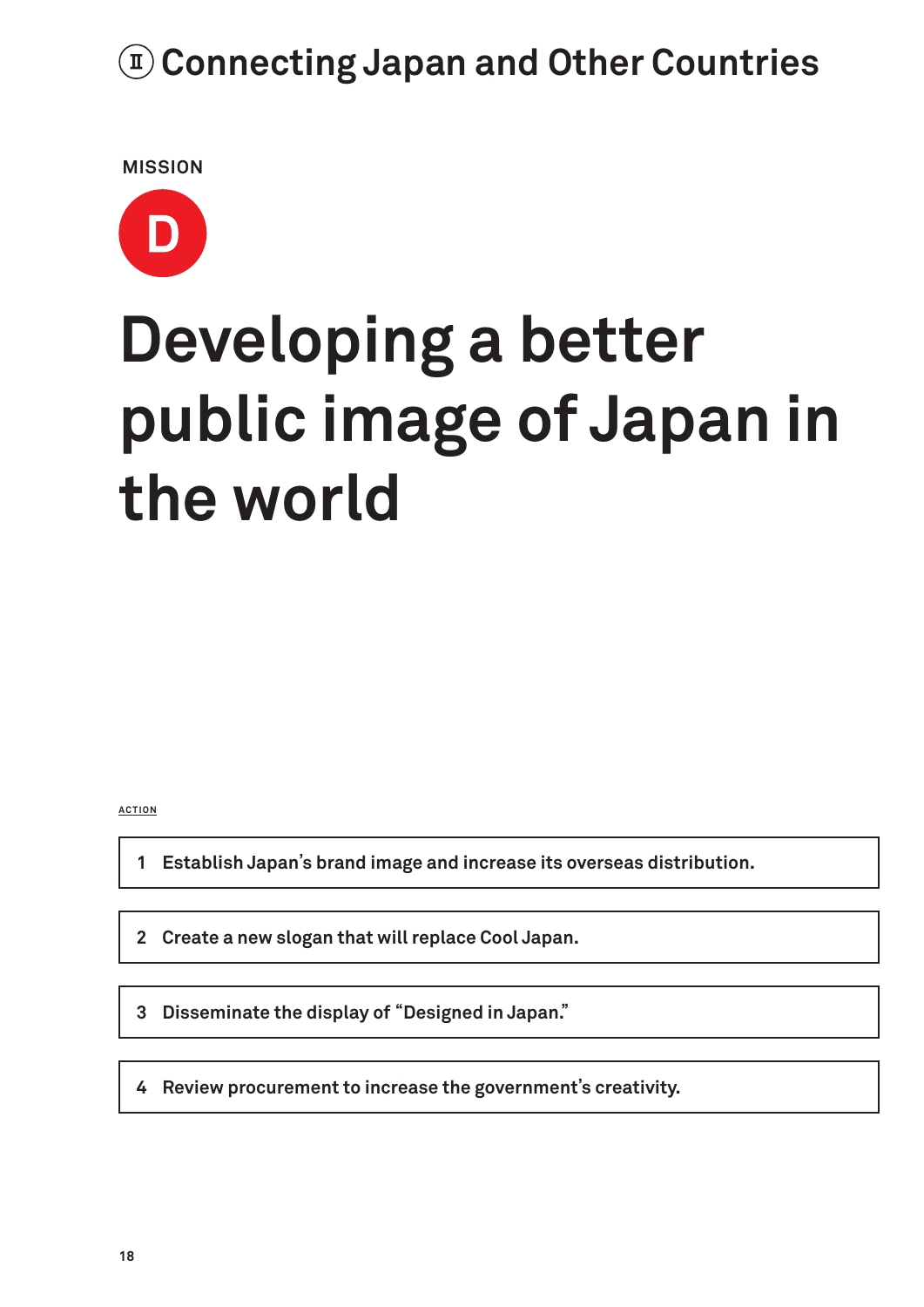$\bullet$  Developing a better public image of Japan in the world

#### **A C T I ON**

**1 Establish Japan**'**s brand image and increase its overseas distribution.**

**Build the brand image of Japan as a**"**Country That Provides Creative Solutions to the World**'**s Challenges**" **in order for Japan to develop a new market for problem-solving industries in the world, while winning the sympathy of other countries.** 

**Similar to the campaign in Great Britain, develop a campaign to create a new brand image of Japan in a public-private partnership through an expansion of the government**'**s international public relations, corporate advertising, and supply of products and services that embody brand value. Measure medium- and long-term effects on the recognition of Japan**'**s new brand image.**



**HRH Prince Harry and UK Prime Minister David Cameron at the GREAT reception event in New York © UKTI 2013**

**A C T I ON**

**2 Create a new slogan that will replace Cool Japan.**

**Determine a new slogan that Japanese people will be proud to say in clearly restating the philosophy of Cool Japan. Be sure to accurately present the Cool Japan policy and spread it globally, while winning the sympathy of other countries.**

**Present a phrase that replaces** "**Cool Japan,**" **which tends to be perceived as being not cool for calling ourselves**  "**cool.**" **Listen to the opinions of native English speakers and feedback from both within and outside of Japan, and propose a phrase that concisely expresses the brand value of Japan and can be used proudly by the Japanese people.** 

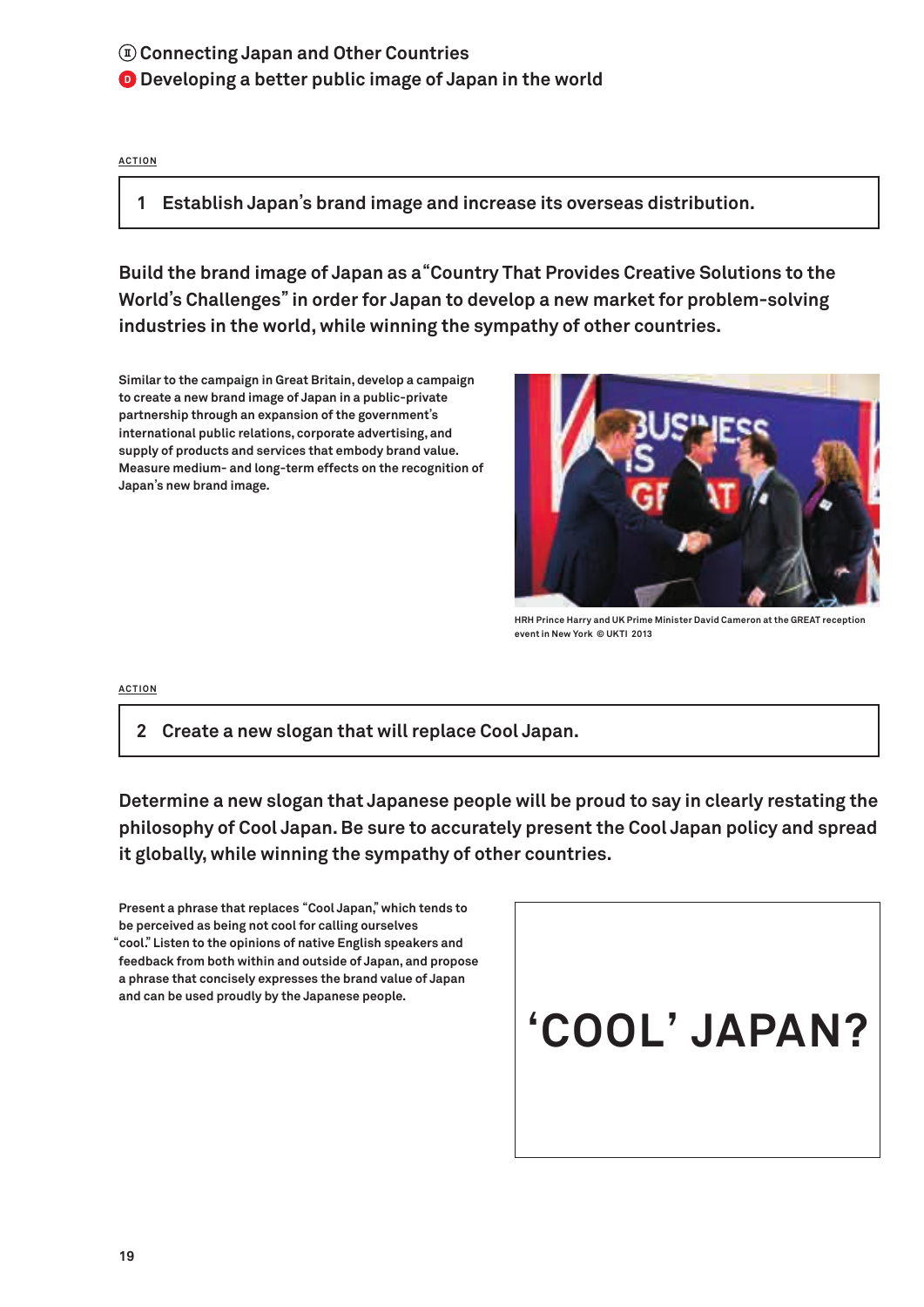#### *D* Developing a better public image of Japan in the world

#### **A C T I ON**

**3 Disseminate the display of** "**Designed in Japan.**"

#### **Increase the presence of Japan as a country of creative people by visualizing that products have been developed and designed in Japan.**

**At present, most of the products of Japanese manufacturers are imprinted with** "**Made in (a country other than Japan).**" **Should such creative elements as design be done in Japan with assembly or manufacturing done in another country, however, be sure to display** "**designed in Japan**" **and** "**made in (another country),**" **and disseminate the practice. In this case, establish rules for such display with domestic manufacturers and industry organizations, and ensure widespread compliance thereof.**



**Designed in Japan © NOSIGNER 2014 (This photo shows a modification of the sign,** "**Designed by Apple in California,**" **by Eric E. Castro.)** 

**A C T I ON**

**4 Review procurement to increase the government**'**s creativity.** 

**A government that embodies**"**creative Japan**" **can be built by incorporating flexible ideas and the creativity of creative professionals in the government**'**s activities, and by focusing on plans and ideas rather than costs. This will create a flow of selecting and promoting measures to build up the nation**'**s brand.** 

**Actively introduce planning competition, public recruitment, and comprehensive evaluation methods for businesses requiring artistic quality (e.g., image production, website production, design production, musical production, performing art production) among the operations outsourced by the government and related agencies, taking into account the contracts covering multiple years, so as to use the perspective of developing the brand of Japan as the decision criteria for plans and ideas, and implement medium- and long-term businesses. Also create opportunities for ideas winning more sympathy or penetrating more widely by easing the bidding qualifications and assessing creativity involving experts.**



**Coins coins coins © chichacha 2008**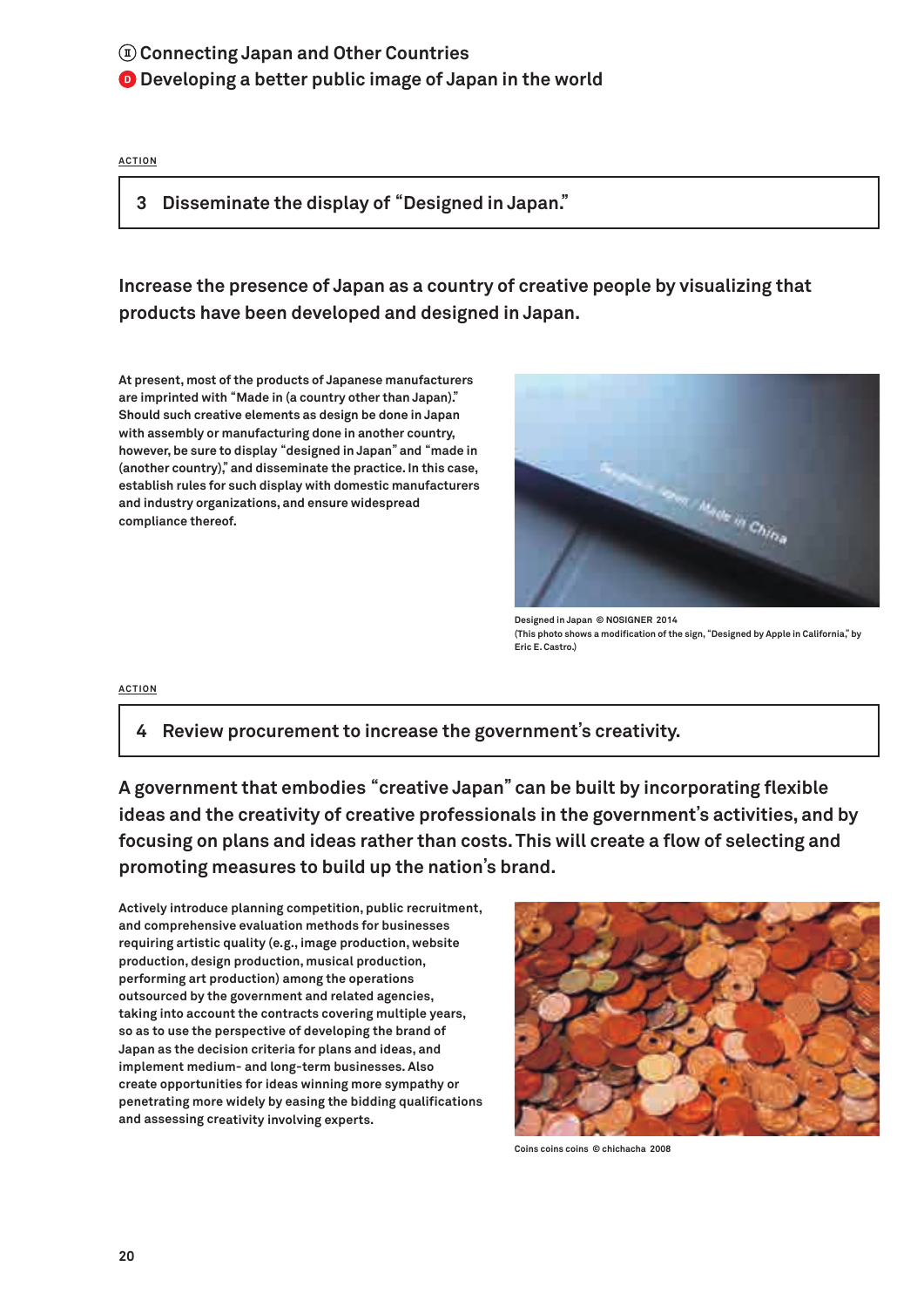**MISSION**



## **Increasing the mobility of information and cultural products of Japan in the international community**

**A C T I ON**

**1 Create Japan**'**s inbound web portal.** 

**2 Translate signs at tourist sites into many languages with a pleasing appearance.**

**3 Support the translation of information given in Japanese.**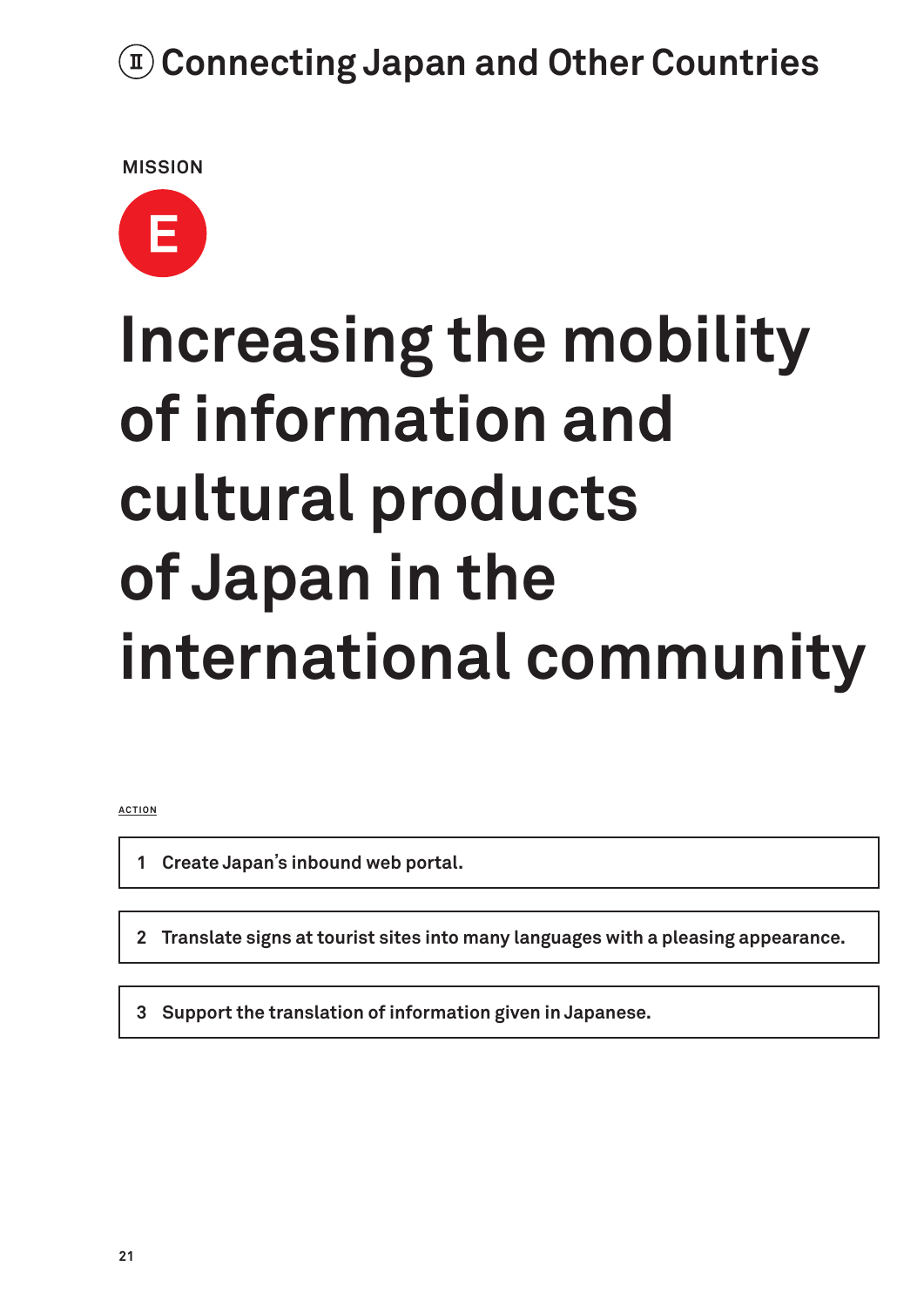$\bullet$  **Increasing the mobility of information and cultural products of Japan in the international community**

**A C T I ON**

#### **1 Create Japan**'**s inbound web portal.**

**Develop a web portal for non-Japanese people to learn about Japan by properly linking their interests and information to which they should be directed, in order to increase information mobility.** 

**To address the current situation where information for non-Japanese people is widely spread and accessing the necessary information is difficult, build a cross-industrial web platform where companies and government agencies work in cooperation to organize information on local communities, culture, entertainment, travel, etc. for non-Japanese people, and provide it in multiple languages. Establish quantitative standards for this web portal and linked websites, and build medium- to long-term PDCA cycles to verify the effects while sharing information on the causes of success and failure among business partners.** 



**http://www.nycgo.com/**

**A C T I ON**

**2 Translate signs at tourist sites into many languages with a pleasing appearance.**

**Promote the use of multilingual tourist information boards with a beautiful design that matches the scenery.**

**Both the protection and harmonization of urban scenery are promoted at many places in view of their value as tourist attractions, and tourist information boards will be made multilingual with a more functional design and in greater harmony with the scenery. Develop guidelines to serve as decision criteria for motivated managers and replace existing information boards at major tourist sites, other tourist sites, and at cultural assets by the Olympic year of 2020, in order to prepare an environment for visitors to enjoy the beauty of Japan.** 



**before (Signage for heritage) © NOSIGNER 2014**



**after (Signage for heritage) © NOSIGNER 2014**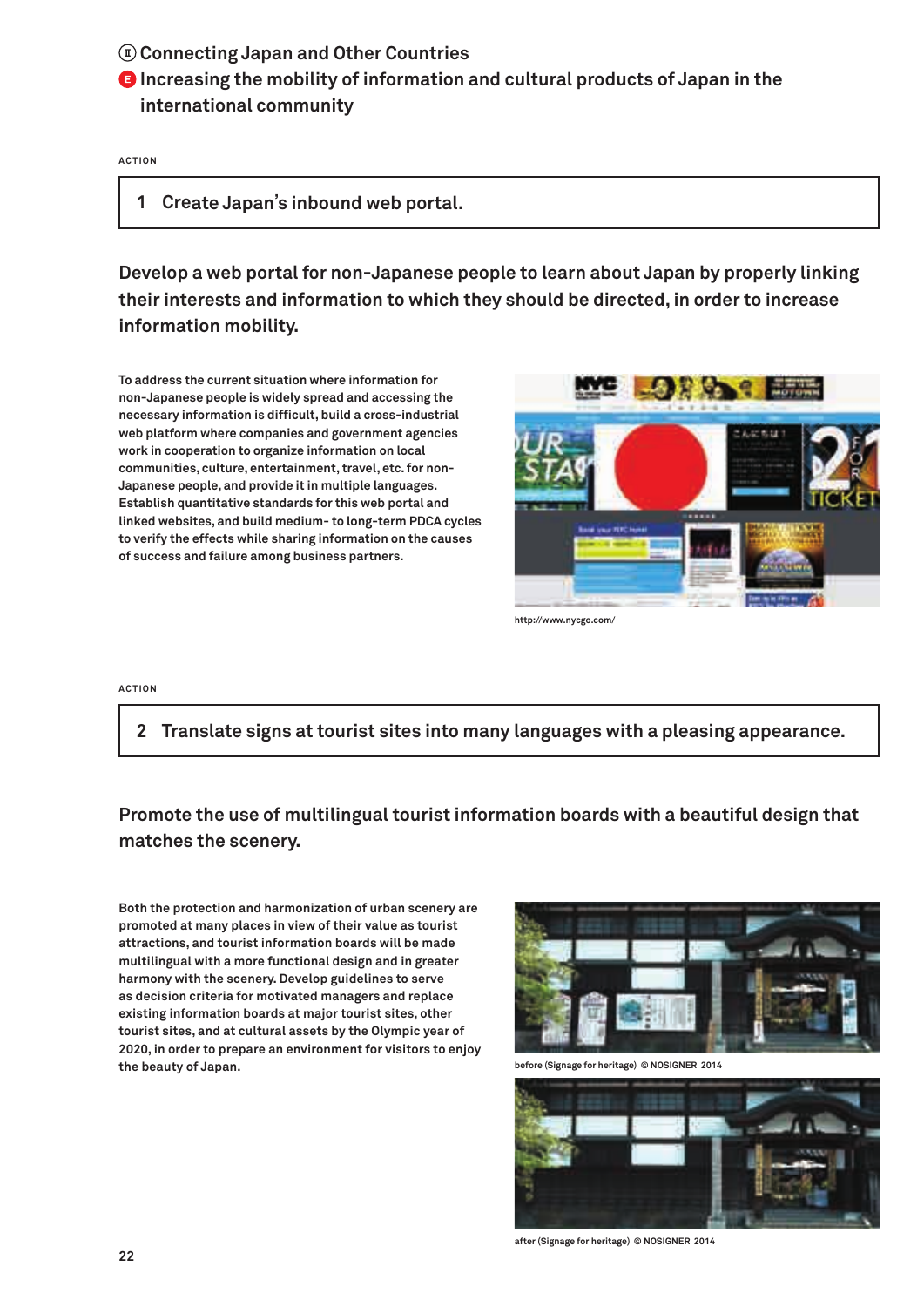$\bullet$  **Increasing the mobility of information and cultural products of Japan in the international community**

**A C T I ON**

**3 Support the translation of information given in Japanese.** 

**Encourage the multilingual production of Japanese entertainment content and build a system for the Japanese content industry to voluntarily acquire a greater share of the global market, and thus increase the mobility of high-quality content.** 

**Create an environment where people can enjoy Japanese content in English or other languages on a daily basis, and increase the opportunities for travelers to Japan, non-Japanese residents of Japan, and Japanese people to come in contact with Japanese content through television broadcasting at movie theaters, etc. To promote approaches from other countries, build a showcase website for posting Japanese content translated into other languages, and increase the subsidies for J-Lop business, etc. to provide the benefit of producing multilingual content from the beginning.**



**© NOSIGNER 2014 (This photo shows a modification of** "**Kinkakuji Golden Pavilion, Kyoto, July 2006**" **by David Sanz.)**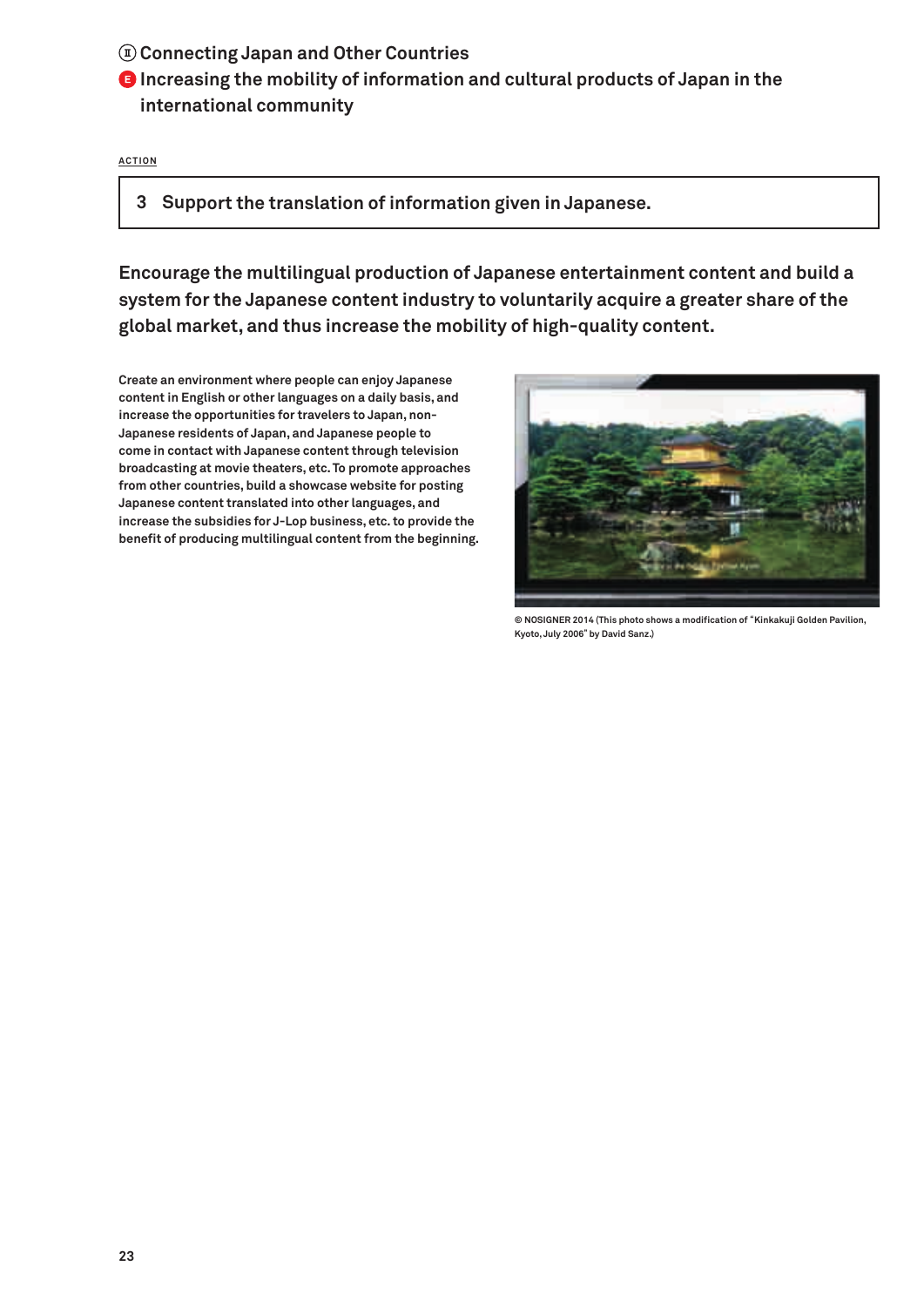**MISSION**



## **Adopting overseas perspectives to discover the essential attractiveness of Japan**

**A C T I ON**

**1 Appoint 100 partners who have an overseas perspective.**

**2 Appoint Japanese persons working in the world as ambassadors.** 

**3 Understand and visualize the view of Japan from other countries, and expectations from Japan.** 

**4 Analyze the demands of foreign tourists.**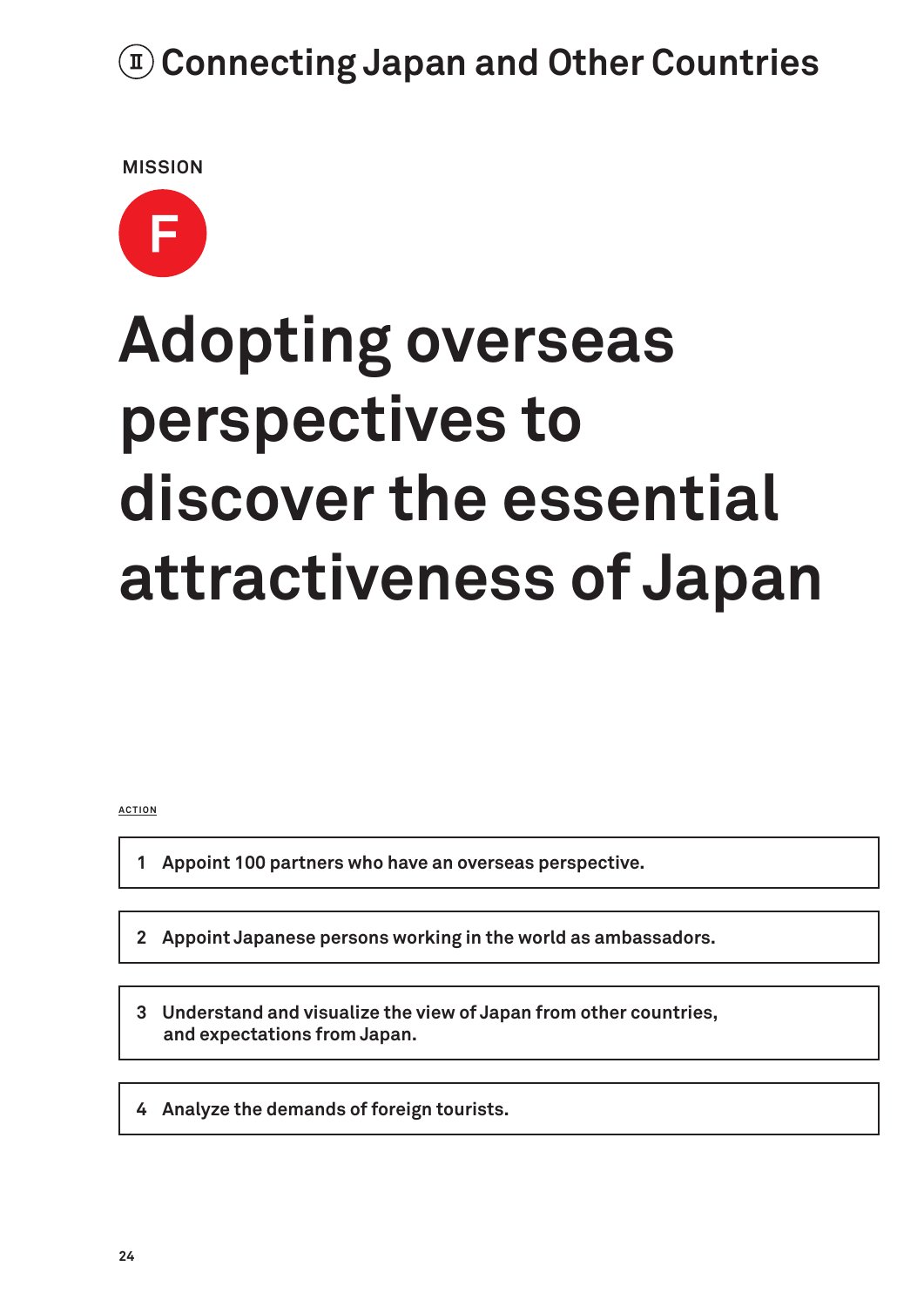**Adopting overseas perspectives to discover the essential attractiveness of Japan**

#### **A C T I ON**

#### **1 Appoint 100 partners who have an overseas perspective.**

**Create sympathy of other countries with Japan by discussing Cool Japan with partners having an overseas perspective.** 

**Select 100 non-Japanese individuals working in and outside Japan, who are influential and have good knowledge of Japan from various industries, and build a system of receiving their non-Japanese opinions. Perceive the sympathy and antipathy of non-Japanese people towards the Japanese by observing and considering together with them the strengths and attractiveness of Japan from objective perspectives, and then apply the findings to the Cool Japan policy.**



**Taken using a Canon PowerShot S90 at the first Students For Liberty European conference at the Katholieke Universiteit Leuven in Leuven, Belgium. © Gregory Rehmke 2011**

**A C T I ON**

**2 Appoint Japanese persons working in the world as ambassadors.** 

**Assist Japanese people working in various industries in the world and encourage them to publicize the attractiveness of Japan.** 

**Appoint Japanese people working in various fields of the world as Cool Japan ambassadors, and support their activities. Let these ambassadors share their knowledge with people in Japan and accelerate a rediscovery of Japan**'**s appeal by exchanging information with overseas people, while serving as hubs so as to strengthen Japan**'**s relationships with other countries.**



**Facebook Creator**'**s Meet-up (Aug. 29, 2011) © takuhitofujita 2011**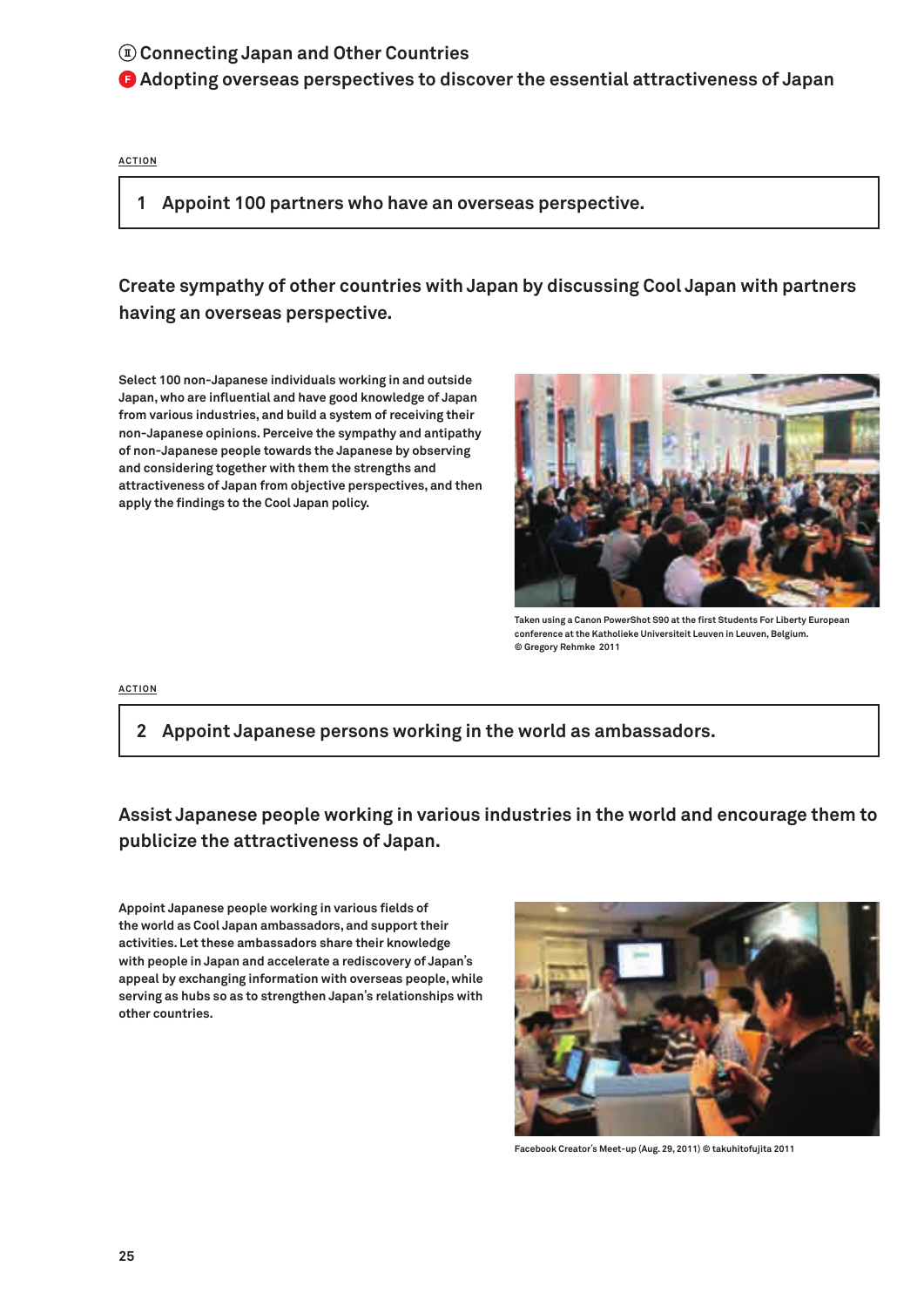**Adopting overseas perspectives to discover the essential attractiveness of Japan**

#### **A C T I ON**

**3 Understand and visualize the view of Japan from other countries, and expectations from Japan.** 

#### **Learn about the appraisal of and expectations from Japan from a global perspective every day, and then make improvements.**

**Analyze information and big data based on overseas media exposure (e.g., via television, newspapers, magazines, word of mouth on websites, SNS) to understand and study the appraisal and reputation of Japan in a timely manner, and consider the continuous improvement of Japan**'**s public image based on the findings from such analysis.** 



**live interview with Deutschlandfunk at Wikimania, User: Elian © Elke Wetzig**

**A C T I ON**

**4 Analyze the demands of foreign tourists.**

**Build a system of understanding the demands of non-Japanese tourists so they can enjoy their experience in Japan without being stressed.** 

**Set up Wi-Fi facilities to offer information and services useful for foreign travelers to Japan, develop applications to collect their opinions to understand the trends of foreign visitors to tourist sites, and improve countermeasures with an aim to increase their level of satisfaction with Japan.**



**Narita Terminal 2 Arrivals, Japan © David McKelvey 2010**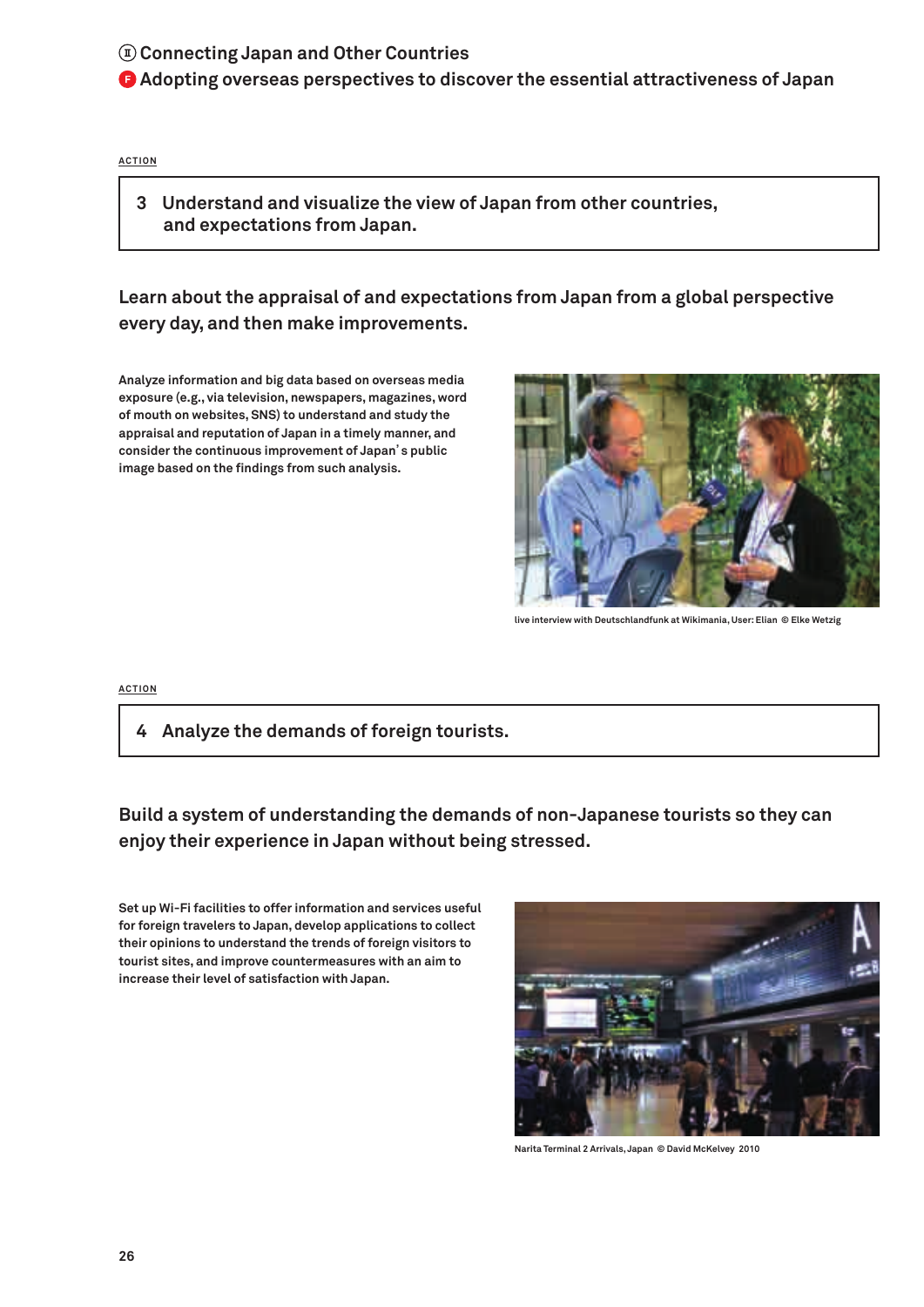**Three Steps to Make** "**Japan a Country That Provides Creative Solutions to the World**'**s Challenges**"



## **Becoming Japan That Helps the World**



**In order for Japan to be recognized as a country with creativity that helps the world, deliver information on ancient Japanese philosophy that values sustainability and harmony, demonstrate the consistency between the philosophy needed for future living and ancient Japanese philosophy, visualize and share issues to personalize the issues facing Japan and the world, promote industries through which Japan could contribute to the world in addressing such issues as environmental problems, a declining birthrate, and an aging population, and present a picture of Japan that offers specific solutions.**



#### **Personalizing the issues facing Japan and the world**

- **1 Visualize information on the issues facing Japan and the world.**
- **2 Present the government**'**s open data and incorporate design into government documents.**



**Promoting industries through which Japan could contribute to the world in addressing such issues as environmental problems, a declining birthrate, and an aging population A C T I ON A C T I ON A C T I ON**

- **1 Match problem-solving projects and creativity.**
- **2 Create an environment for the commercialization of ideas that will contribute to the world.**
- **3 Promote the overseas expansion of problem-solving businesses.**

**MISSION** MISSION MISSION MISSION MISSION

**Delivering information on ancient Japanese philosophy that values sustainability and harmony**

- **1 Build JAPAN LABO across Japan.**
- **2 Hold international handicrafts festivals in Japan.**
- **3 Build a Japan design museum.**
- **4 Expand Japan**'**s cultivation of aesthetic sentiments enjoyed by children to the world.**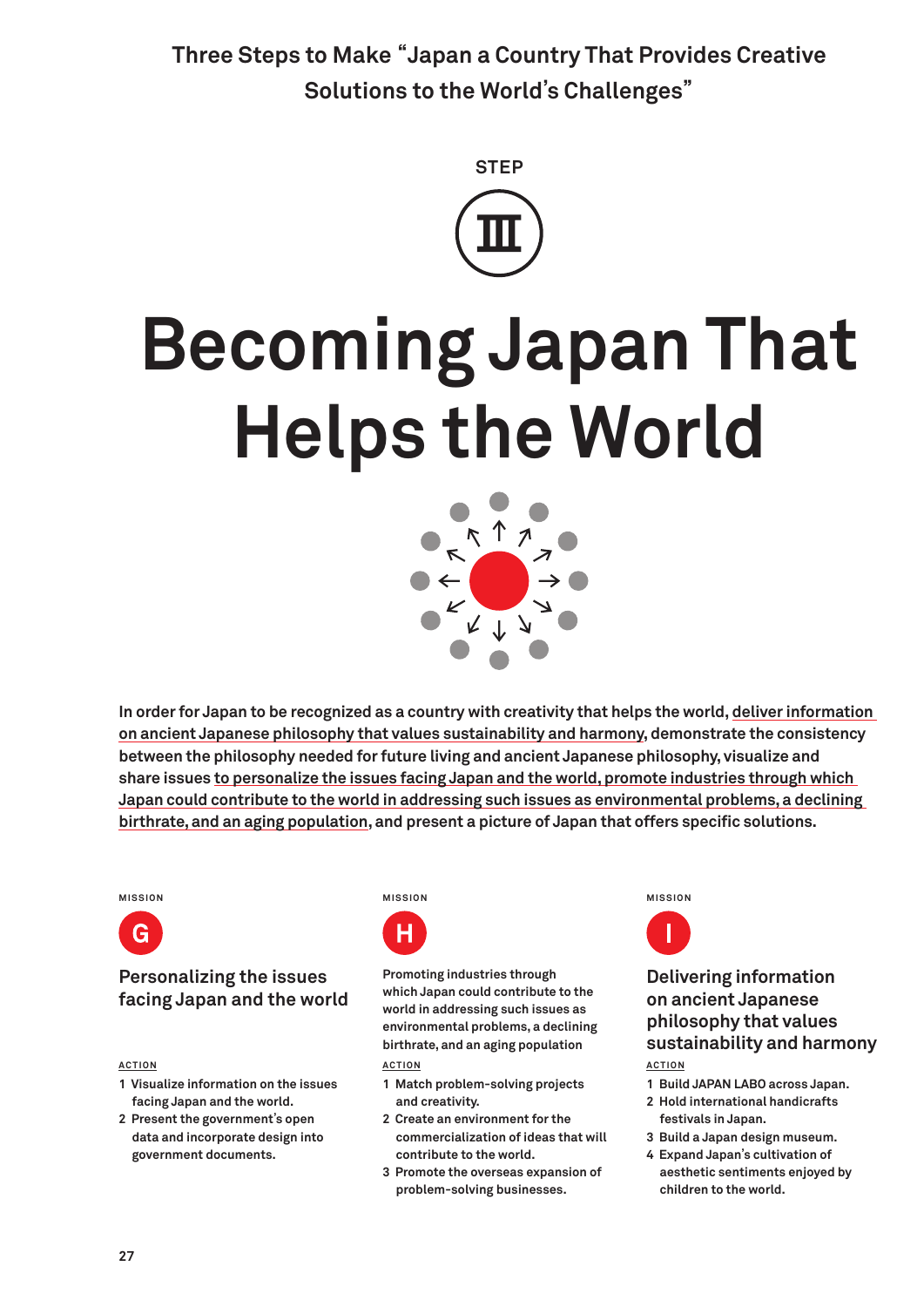**MISSION**



## **Personalizing the issues facing Japan and the world**

**A C T I ON**

**1 Visualize information on the issues facing Japan and the world.**

**2 Present the government**'**s open data and incorporate design into government documents.**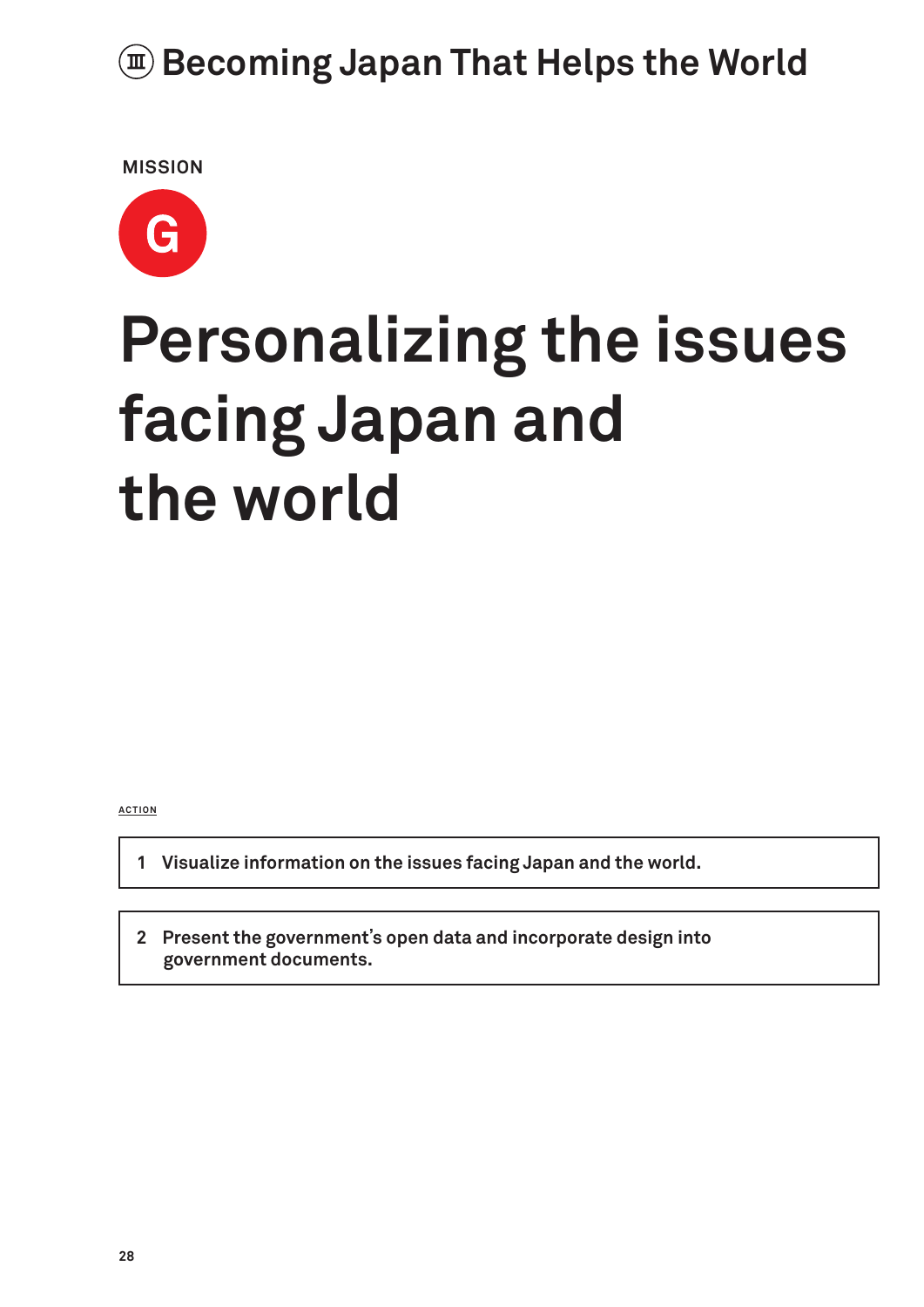#### **A C T I ON**

**1 Visualize information on the issues facing Japan and the world.**

#### **Japan will lead the world in the creative distribution of information on social issues.**

**Introduce information design that uses such creative technologies as infographics and animation, and visualize the issues faced by Japan and the world for easy understanding. Demonstrate Japan**'**s creativity through such activities, share clues to the solutions of problems, verify the consistency between the issues of Japan and those of the world, and encourage people**'**s interest and understanding of such issues to increase participation in the problem-solving process.** 



**SHIFTING TRADITIONAL CRAFT INDUSTRY © NOSIGNER 2014**

#### **A C T I ON**

**2 Present the government**'**s open data and incorporate design into government documents.**

**Promote the creative delivery of information to share the information held by the government with people in and outside Japan.** 

**Increase the usability of Japan**'**s information for both Japanese and non-Japanese people through a bilingual presentation of the government**'**s open data for sharing with the rest of the world, the development of a system that facilitates the preparation of pleasant-looking tables and figures from the government**'**s data, and then publish the data as the source of such government information in a format that facilitates processing. Increase intuitive understanding of the documents by incorporating design in documents published by the government, raise interest in the information, and promote the creative presentation of government information.** 



**HISTORY OF FORESTRY IN JAPAN © NOSIGNER 2014**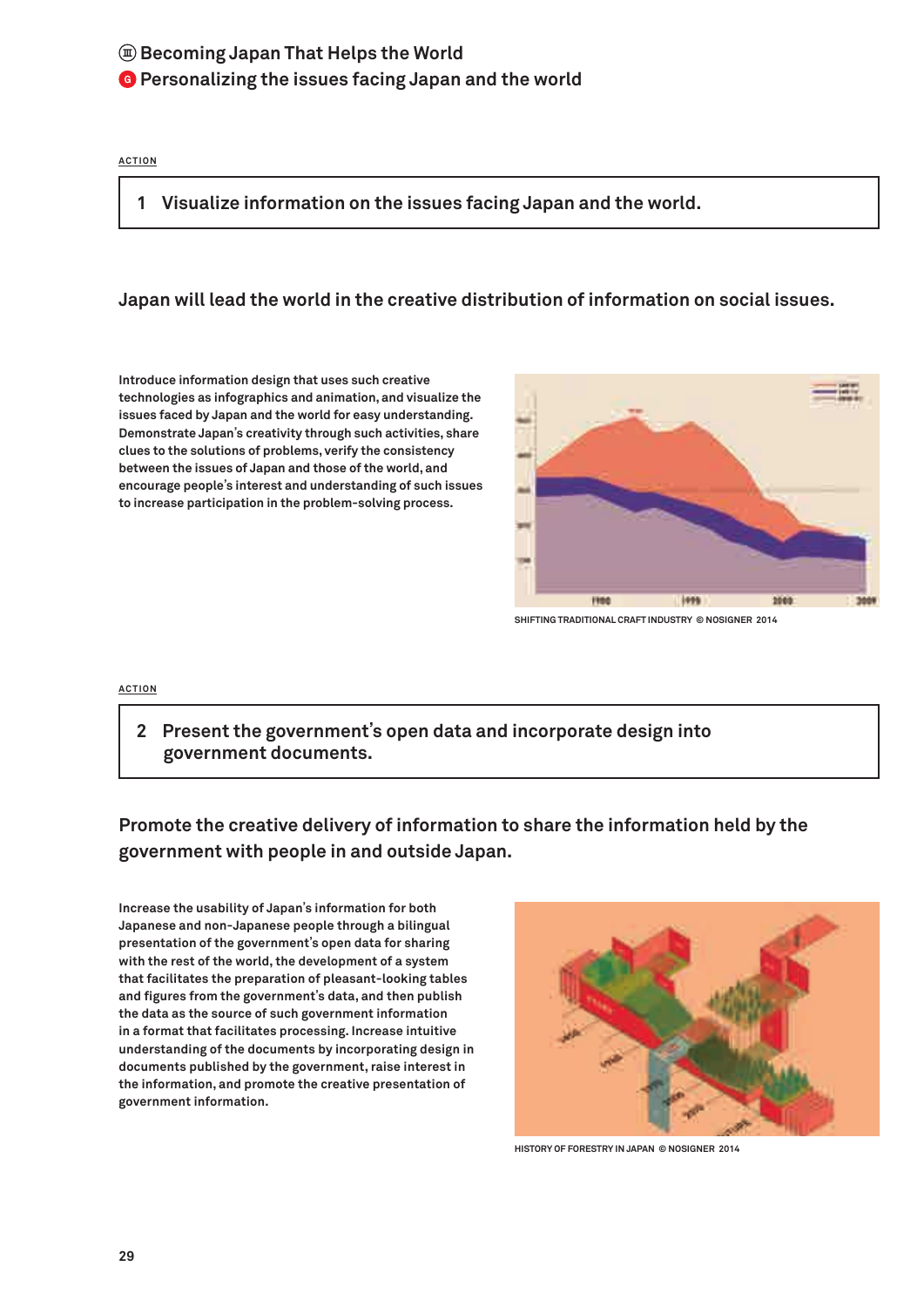**MISSION**



## **Promoting industries through which Japan could contribute to the world in addressing such issues as environmental problems, a declining birthrate, and an aging population**

**A C T I ON**

- **1 Match problem-solving projects and creativity.**
- **2 Create an environment for the commercialization of ideas that will contribute to the world.**
- **3 Promote the overseas expansion of problem-solving businesses.**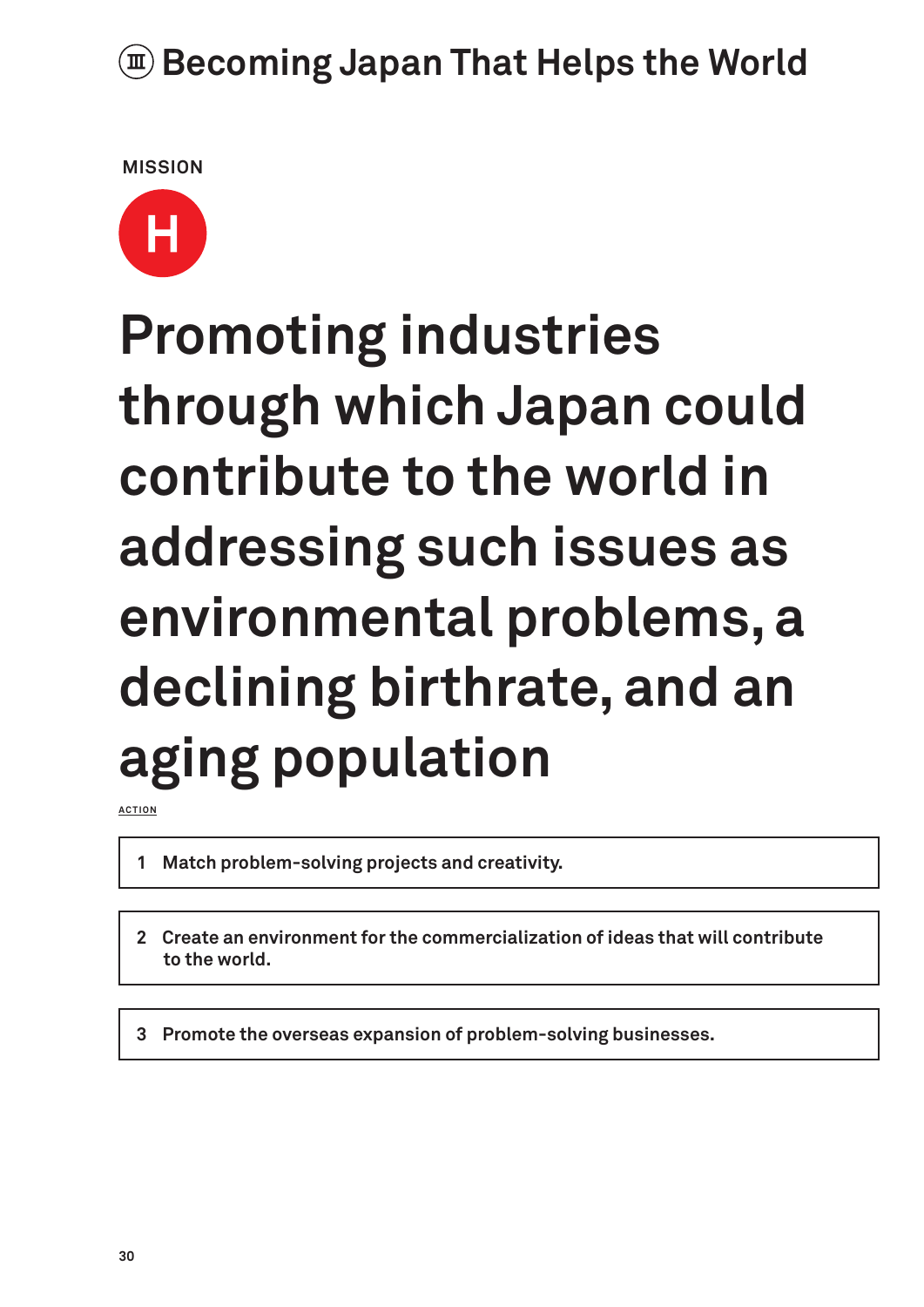**<sup>** $\bullet$ **</sup> Promoting industries through which Japan could contribute to the world in addressing such issues as environmental problems, a declining birthrate, and an aging population**

#### **A C T I ON**

**1 Match problem-solving projects and creativity.**

**Match the two to acquire creativity for Japanese business operators addressing problem solving as a business, so as to ensure success.**

**A number of Japanese researchers and business operators address energy supply, aging population, and other social issues as a business. However, some of them with a good business model have yet to become influential entities in the world, due to an inadequate design of user experience in public relations, branding, product development, etc. Match such creative fields as design with problem-solving businesses in order to develop these businesses into entities that will win the world**'**s sympathy. Promote businesses that will contribute to the world**'**s problem solving by assisting creative problem-solving businesses.** 



**An electrically powered exoskeleton suit currently in development by Tsukuba University of Japan. © Steve Jurvetson**

#### **A C T I ON**

**2 Create an environment for the commercialization of ideas that will contribute to the world.**

#### **Develop a business environment that facilitates the growth of startups that will contribute to solving social problems.**

**Develop a virtuous circle that facilitates the financing and business support for initial startups, increases business regeneration to promote the cycle of startups, and facilitates the birth of creative startups for the commercialization of creative ideas for solving social problems or putting technology to practical use.** 



**Embrace Co-founder and President, Products holding an Embrace Nest infant warmer. © Rahul Panicker 2012**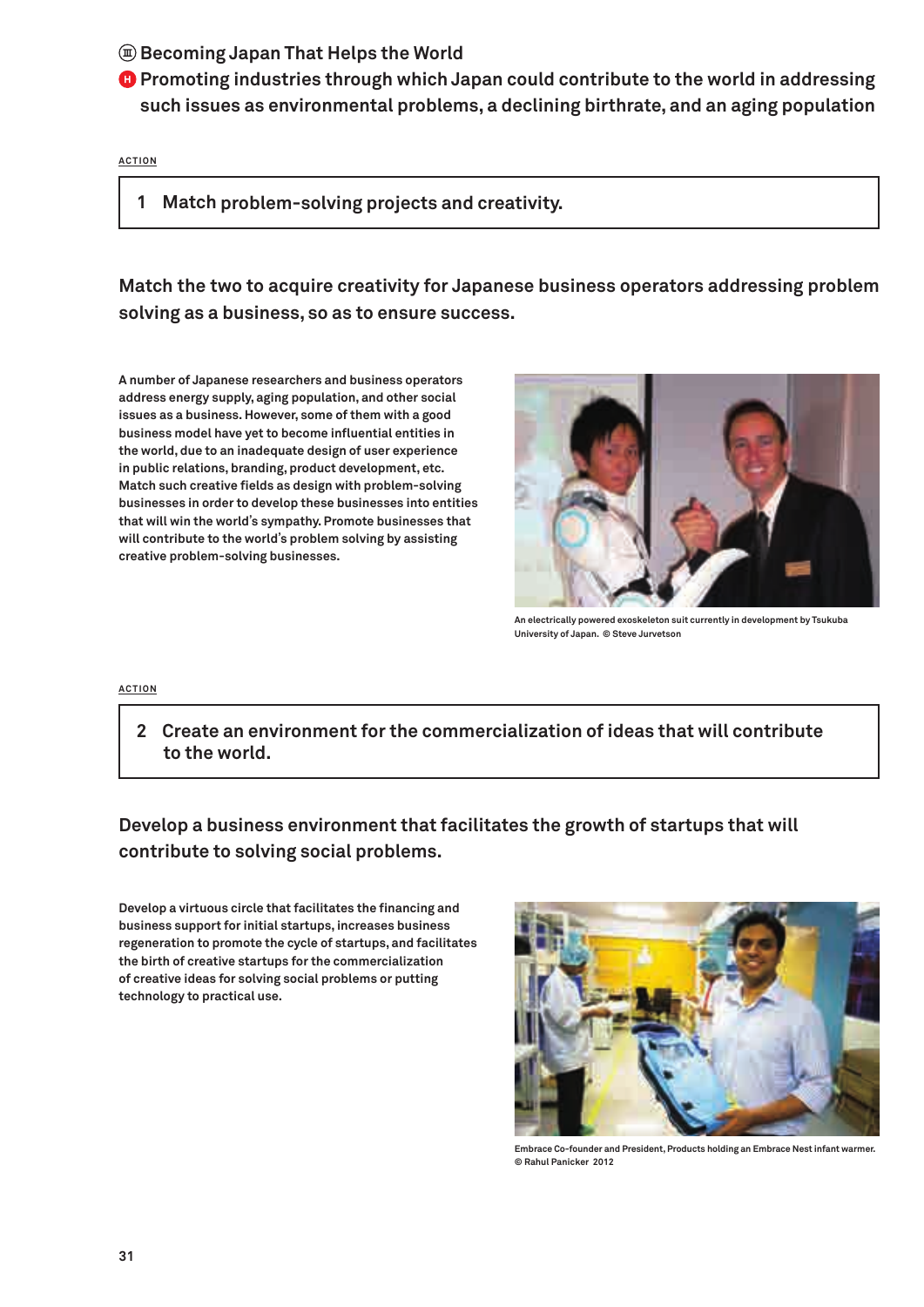**<sup>** $\bullet$ **</sup> Promoting industries through which Japan could contribute to the world in addressing such issues as environmental problems, a declining birthrate, and an aging population**

#### **A C T I ON**

**3 Promote the overseas expansion of problem-solving businesses.**

**Support the overseas expansion of businesses that will help develop the image of Japan as a country that provides creative solutions to the world**'**s challenges.** 

**Support the overseas expansion of businesses in industries that can contribute to the world**'**s problem solving. Food, digital content, nursing care, childcare, environmental problems, etc. are closely related to the government policies of each country, and efforts by the private sector alone are limited to solving issues in such areas. The government, therefore, cooperates with the private sector and engages in inter-governmental talks and negotiations. For instance, it promotes quality concerning food safety, the development of rules, and the building of a distribution base. The government also considers the removal of barriers to cooperation between Japanese companies and overseas partners.**



**20110803-OSEC-LSC-0033 © U.S. Department of Agriculture 2011**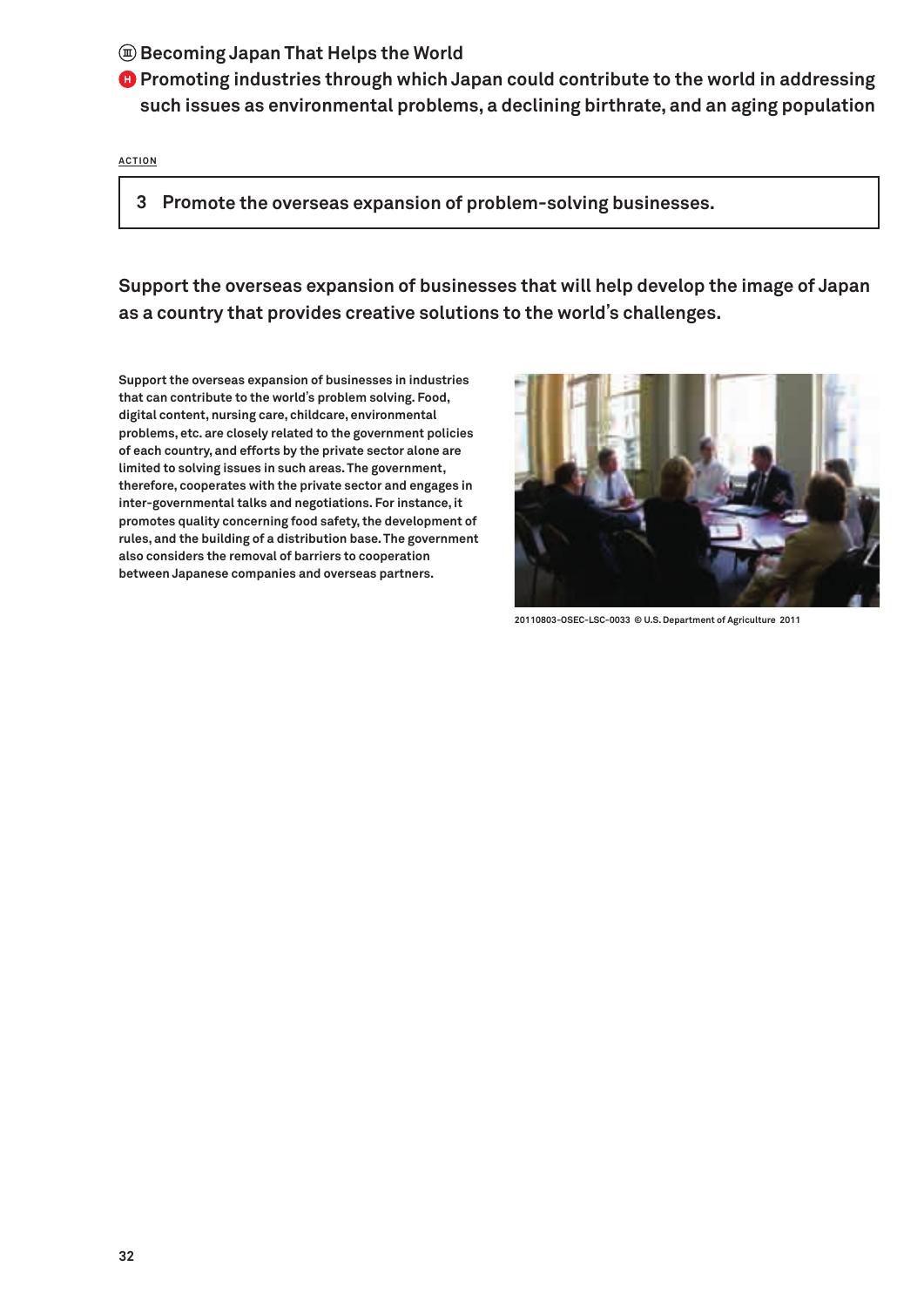**MISSION**



## **Delivering information on ancient Japanese philosophy that values sustainability and harmony**

**A C T I ON**

**1 Build JAPAN LABO across Japan.**

**2 Hold international handicrafts festivals in Japan.** 

**3 Build a Japan design museum.**

**4 Expand Japan**'**s cultivation of aesthetic sentiments enjoyed by children to the world.**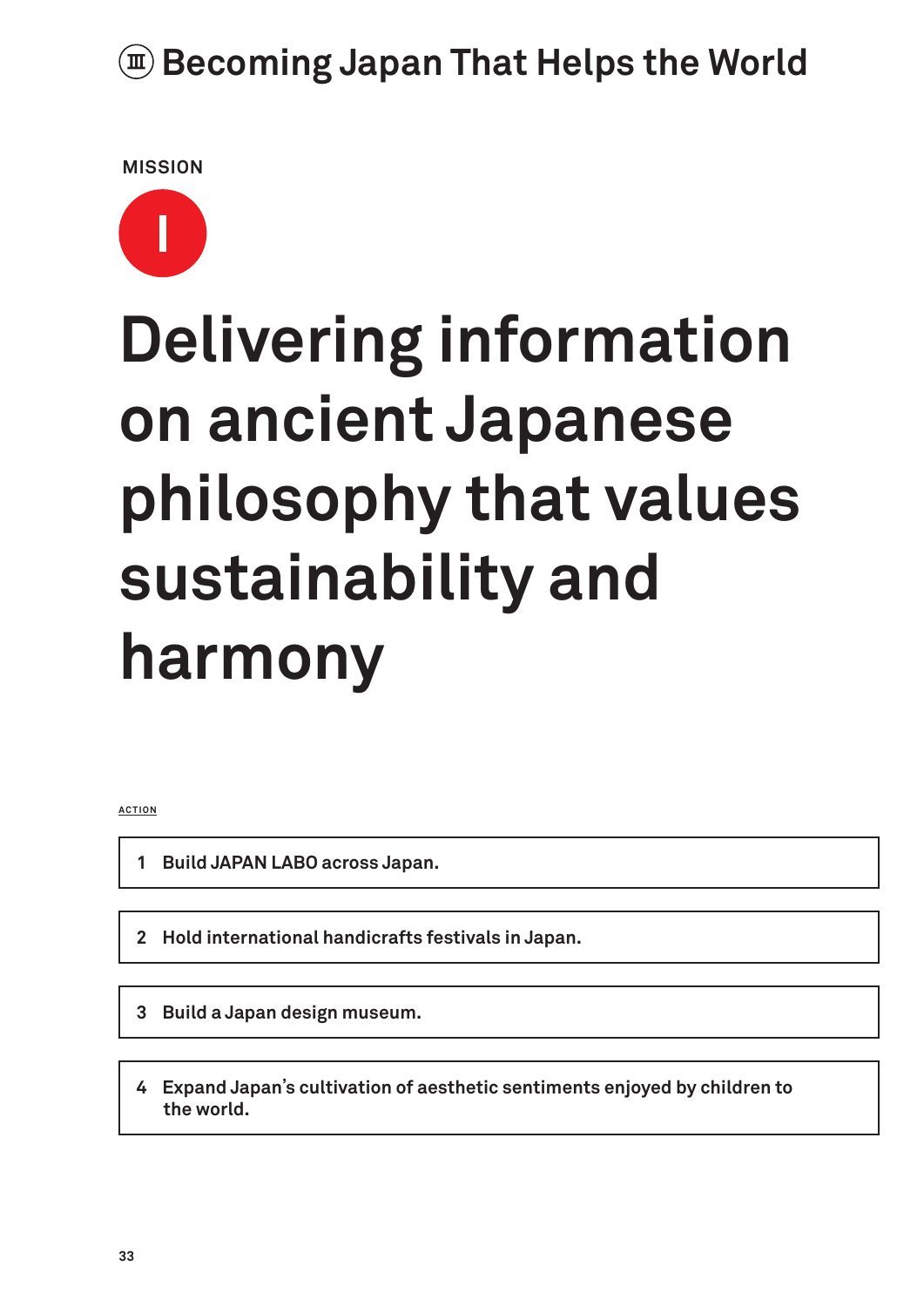**Delivering information on ancient Japanese philosophy that values sustainability and harmony**

| <b>ACTION</b> |                                |  |
|---------------|--------------------------------|--|
|               | Build JAPAN LABO across Japan. |  |

**Prepare opportunities to take over hand work remaining in communities and help the communities to innovate.**

**Establish JAPAN LABO presenting such advanced machinery as 3D printers and laser cutters, and such tools for Japanese traditional handicrafts as pottery wheels and Japanese lacquer, and make it available for anyone to use freely just like a public library, in order to create places to promote people**'**s voluntary production across Japan. Create places to achieve both the promotion of personal creativity and the succession of traditional industries by actively establishing regional industrial technology centers, and using the growing number of vacant school buildings and houses nationwide in order to make use of existing resources.**



**Fab Lab - De Waag Society, Amsterdam © Rory Hyde 2009**

#### **A C T I ON**

**2 Hold international handicrafts festivals in Japan.** 

**Hold international exhibitions as an exchange of Japanese craftsmanship and that of the world, and help pass down the world**'**s rapidly disappearing handicraft culture to future generations.**

**For Japan to lead restoration of a globally declining crafts industry, hold large international festivals involving craft brands and companies from around the world in such cities as Kyoto, and develop the festivals into global-scale events equivalent to Milano Salone in Italy for the design industry or the Paris Collection in France for the fashion industry. Designers, buyers, and artists from around the world will stroll the streets and enjoy the background of crafts nurtured by rich culture, and encounters there will induce chemical reactions between different industries and create a global community that will leave craftsmanship to the next generation.** 



**handwork © Kazuhiko Yoshioka 2013**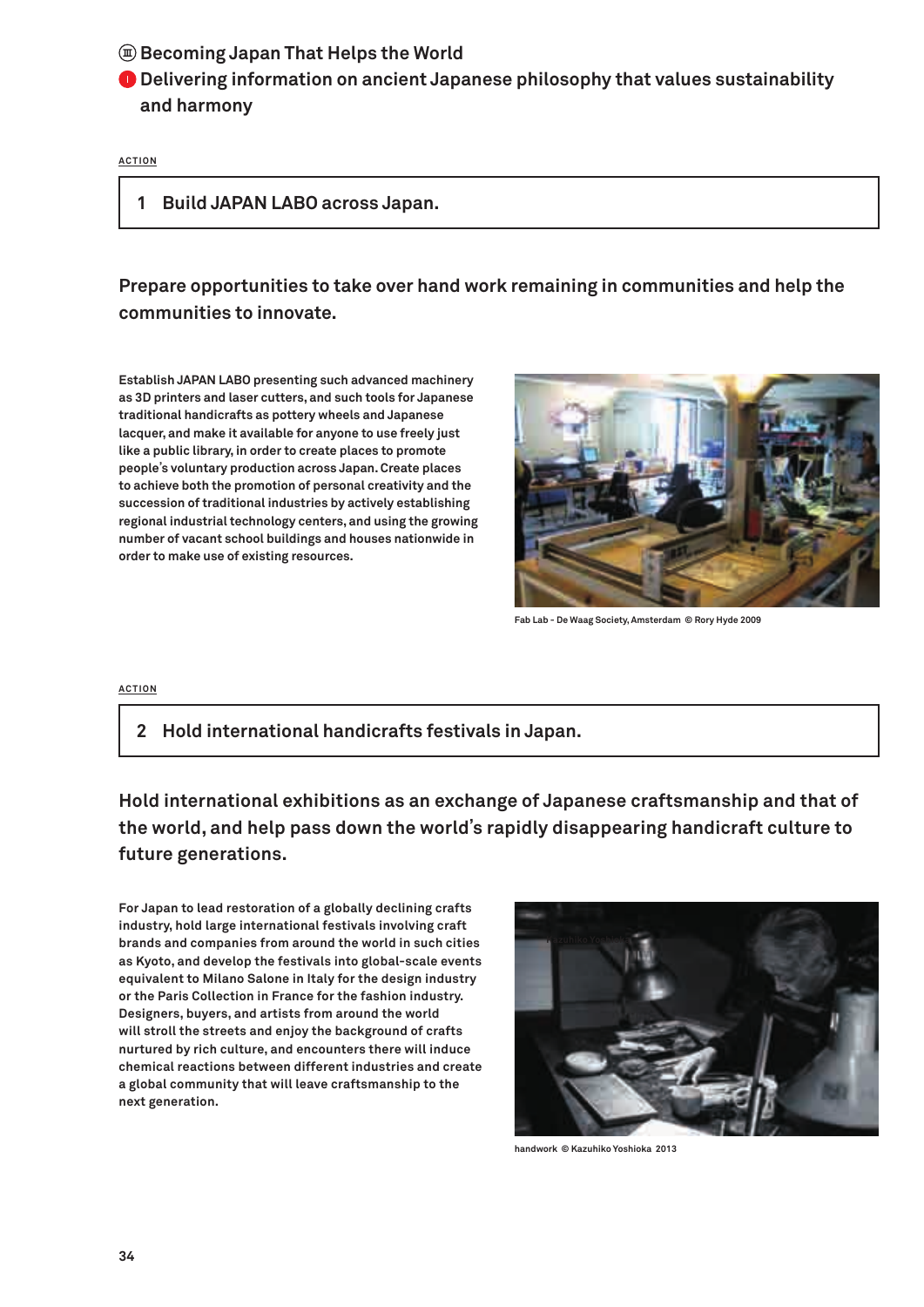**Delivering information on ancient Japanese philosophy that values sustainability and harmony**

### **A C T I ON 3 Build a Japan design museum.**

**Aim to raise the status of Japanese design by promoting design to the world that has been nurtured by Japan**'**s wisdom and thinking behind such design.**

**Build a design museum where visitors can enjoy Japanese design as a possible a goal for worldwide design and the ideology behind it. As facilities that lead the promotion of new cultures like MOMA in NYC and Centre Georges Pompidou in Paris, the museum will increase the presence of Japanese design through an exchange with overseas creative professionals. The museum will be a venue that brings creative thinking to Japanese companies through the disclosure of material archives and design workshops, and encourage the creation of high value-added products.** 



#### **A C T I ON**

**4 Expand Japan**'**s cultivation of aesthetic sentiments enjoyed by children to the world.** 

**Disseminate the values that Japanese proudly present to the world and build a basis of sympathy with Japan.**

**Build a basis of sympathy with Japan by demonstrating both in and outside Japan the Japanese aesthetic senses, including harmony, sustainability, and the spirit of mutual help that Japanese people can proudly show the world, present such values in stories and educational materials that can be enjoyed by children, and use Japanese ideology in solving the world**'**s problems.** 



**MuseumofPictureBooks11f © scarletgreen 2006**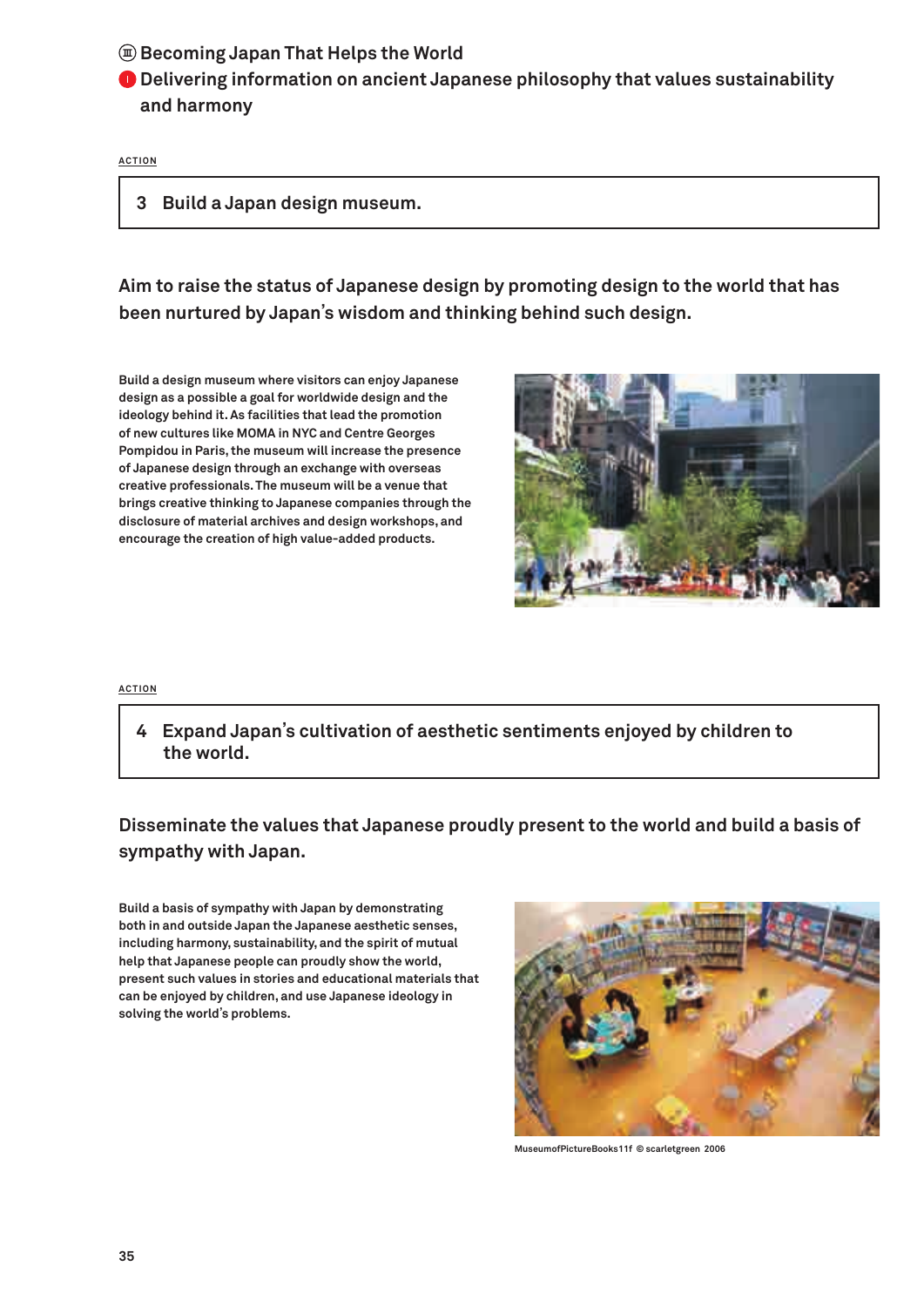### **Cool Japan Movement Promotion Council**



**The Council consists of nine regular members, including Tomomi Inada, the first minister in charge of the Cool Japan strategy, and a total of 34 guest speakers representing their respective professions. Repeated brainstorming has resulted in a new optimal form of collecting ideas and a unique venue for policy discussions, based on which extremely beneficial opinions of the participants have been collected. This proposal is a compilation of the definitions, missions, and actions of Cool Japan as suggested in the discussions.**

#### **Supplement: To organize a meeting that facilitates creativity**

**The Council designed a new form of discussion to encourage participants to freely and open-mindedly present their ideas. The following summarizes the procedure of the Council that can be used in future administrative discussions.**

#### **1**

**Assemble various members and encourage discussions beyond their positions/status.**

**Both the regular members and guests (consisting of individuals from different fields and countries) who participated in discussing topics in their areas of expertise create a venue to devise various ideas.**

#### **4**

#### **Switch the group members every hour.**

**Members other than the host of each table were switched once every hour to incorporate different perspectives and have a deeper discussion on each theme.** 

#### **Share the concepts of the Council.**

**During guidance at the beginning of the meeting, members were asked questions about the definition, mission, and actions of Cool Japan, in order to broadly share the direction of discussions.** 

#### **3**

#### **Have deeper discussions in small groups.**

**Each theme was discussed in groups consisting of no more than four members, so that all participants could discuss to their satisfaction. The members were selected from different fields.** 

#### **5**

**2**

#### **Summarize key points in the Cool Japan paper.**

**A large piece of paper with themes written on it was distributed to each table, where the participants free wrote the key points of their discussions in order to keep talks on the right track.**

#### **6**

**Have the members of each table present the outcomes of their discussions.** 

**The groups at each table presented a summary of their discussions based on their Cool Japan paper, and proposed specific missions and actions.**